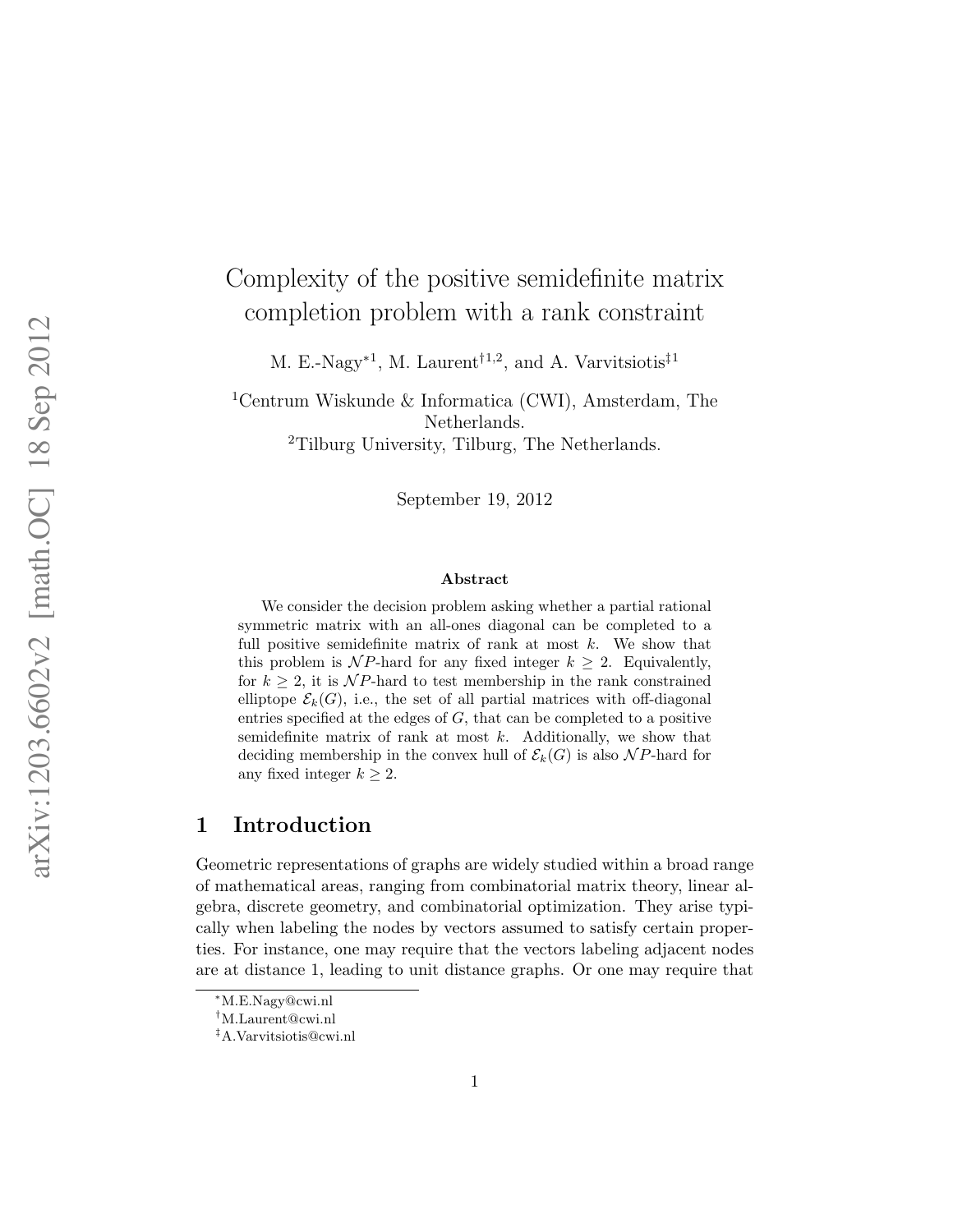the vectors labeling adjacent nodes are orthogonal, leading to orthogonal representations of graphs. One may furthermore ask, e.g., that nonadjacent nodes receive vector labels that are not orthogonal. Many other geometric properties of orthogonal labelings and other types of representations related, e.g., to Colin de Verdière type graph parameters, are of interest and have been investigated (see [\[9\]](#page-16-0)). A basic question is to determine the smallest possible dimension of such vector representations. There is a vast literature, we refer in particular to the surveys [\[11,](#page-16-1) [12,](#page-16-2) [21\]](#page-17-0) and further references therein for additional information.

In this note we revisit orthogonal representations of graphs, in the wider context of Gram representations of weighted graphs. We show some complexity results for the following notion of Gram dimension, which has been considered in [\[19,](#page-17-1) [20\]](#page-17-2).

**Definition 1.1** Given a graph  $G = (V = [n], E)$  and  $x \in \mathbb{R}^E$ , a Gram representation of x in  $\mathbb{R}^k$  consists of a set of unit vectors  $v_1, \dots, v_n \in \mathbb{R}^k$ such that

$$
v_i^{\mathsf{T}} v_j = x_{ij} \quad \forall \{i, j\} \in E.
$$

The Gram dimension of x, denoted as  $gd(G, x)$ , is the smallest integer k for which x has such a Gram representation in  $\mathbb{R}^k$  (assuming it has one in some space).

As we restrict our attention to Gram representations of  $x \in \mathbb{R}^E$  by unit vectors, all coordinates of x should lie in the interval  $[-1, 1]$ , so that we can  $parametrize x as$ 

$$
x = \cos(\pi a)
$$
, where  $a \in [0, 1]^E$ .

In other words, the inequality  $gd(G, x) \leq k$  means that  $(G, a)$  can be isometrically embedded into the spherical metric space  $(\mathbf{S}^{k-1}, d_{\mathbf{S}})$ , where  $\mathbf{S}^{k-1}$ is the unit sphere in the Euclidean space  $\mathbb{R}^k$  and  $d_{\mathbf{S}}$  is the spherical distance:

$$
d_{\mathbf{S}}(u,v) = \arccos(u^{\mathsf{T}}v)/\pi \quad \forall u, v \in \mathbf{S}^{k-1}.
$$

Moreover, there are also tight connections with graph realizations in the Euclidean space (cf. [\[6,](#page-16-3) [7\]](#page-16-4)); see Section [2.3](#page-6-0) for a brief discussion and Section [3.2](#page-9-0) for further results.

Determining the Gram dimension can also be reformulated in terms of finding low rank positive semidefinite matrix completions of partial matrices, as we now see. We use the following notation:  $S<sup>n</sup>$  denotes the set of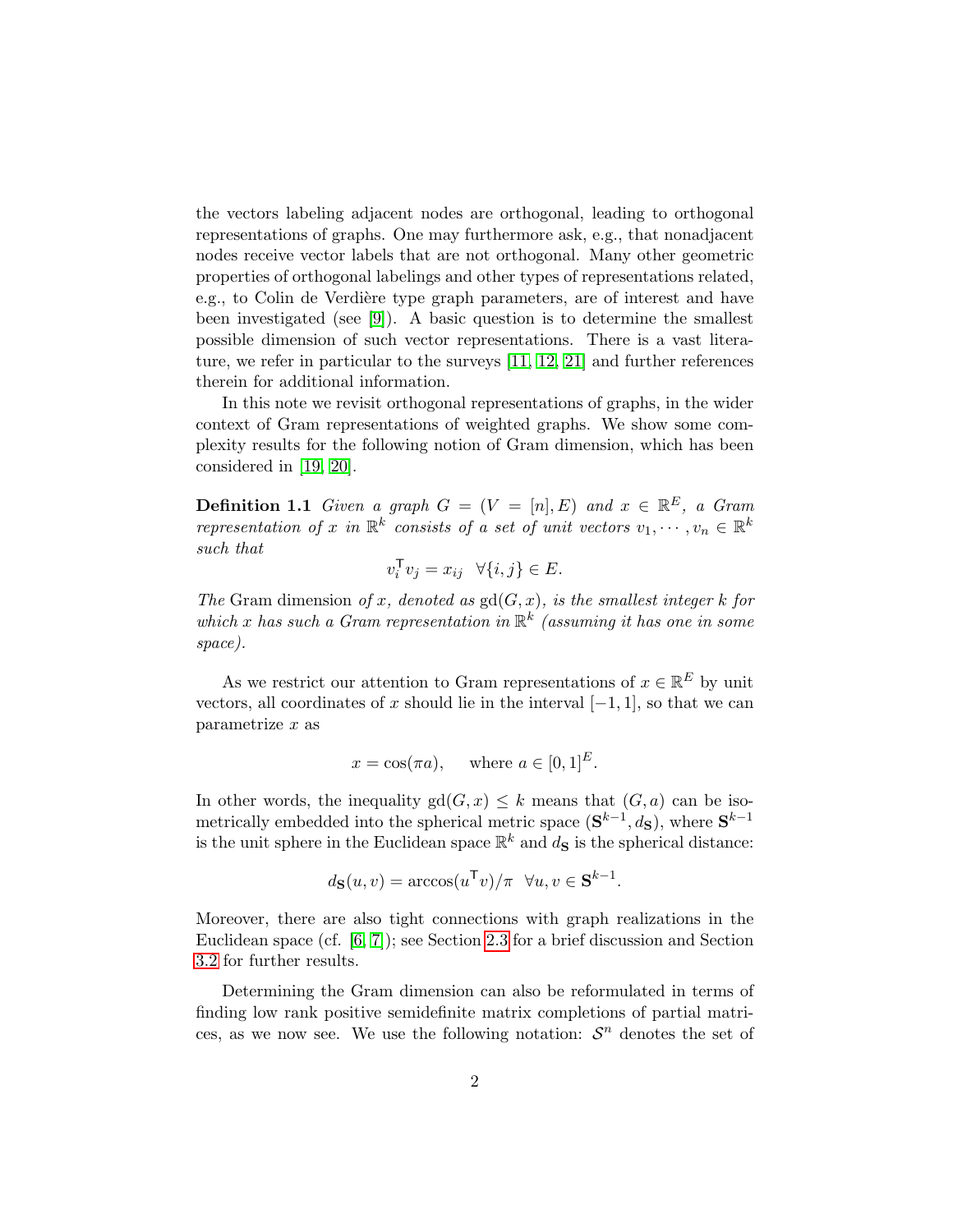symmetric  $n \times n$  matrices and  $S^n_+$  is the cone of positive semidefinite (psd) matrices in  $\mathcal{S}^n$ . The subset

$$
\mathcal{E}_n = \{ X \in \mathcal{S}_+^n : X_{ii} = 1 \ \forall i \in [n] \},\
$$

consisting of all positive semidefinite matrices with an all-ones diagonal (aka the correlations matrices), is known as the *elliptope*. Given a graph  $G =$  $([n], E)$ ,  $\pi_E$  denotes the projection from  $\mathcal{S}^n$  onto the subspace  $\mathbb{R}^E$  indexed by the edges of G. Then, the projection  $\mathcal{E}(G) = \pi_E(\mathcal{E}_n)$  is known as the elliptope of the graph G. Given an integer  $k \geq 1$ , define the rank constrained elliptope

$$
\mathcal{E}_{n,k} = \{ X \in \mathcal{E}_n : \text{rank}(X) \le k \},\
$$

and, for any graph G, its projection  $\mathcal{E}_k(G) = \pi_E(\mathcal{E}_{n,k})$ . Then the points x in the elliptope  $\mathcal{E}(G)$  correspond precisely to those vectors  $x \in \mathbb{R}^E$  that admit a Gram representation by unit vectors. Moreover,  $x \in \mathcal{E}_k(G)$  precisely when it has a Gram representation by unit vectors in  $\mathbb{R}^k$ ; that is:

$$
x \in \mathcal{E}_k(G) \Longleftrightarrow \text{gd}(G, x) \leq k.
$$

The elements of  $\mathcal{E}(G)$  can be seen as the G-partial symmetric matrices, i.e., the partial matrices whose entries are specified at the off-diagonal positions corresponding to edges of G and whose diagonal entries are all equal to 1, that can be completed to a positive semidefinite matrix. Hence the problem of deciding membership in  $\mathcal{E}(G)$  can be reformulated as the problem of testing whether a given G-partial matrix can be completed to a psd matrix. Moreover, for fixed  $k \geq 1$ , the membership problem in  $\mathcal{E}_k(G)$  is the problem of deciding whether a given G-partial matrix has a psd completion of rank at most  $k$ . Using the notion of Gram dimension this can be equivalently formalized as:

### Given a graph  $G = (V, E)$  and  $x \in \mathbb{Q}^E$ , decide whether  $gd(G, x) \leq k$ .

A first main result of our paper is to prove  $\mathcal NP$ -hardness of this problem for any fixed  $k \geq 2$  (cf. Theorems [3.2](#page-8-0) and [3.3\)](#page-11-0). Additionally, we consider the problem of testing membership in the convex hull of the rank constrained elliptope:

Given a graph  $G = (V, E)$  and  $x \in \mathbb{Q}^E$ , decide whether  $x \in \text{conv}\mathcal{E}_k(G)$ .

The study of this problem is motivated by the relevance of the convex set conv $\mathcal{E}_k(G)$  to the maximum cut problem and to the rank constrained Grothendieck problem. Indeed, for  $k = 1$ , conv $\mathcal{E}_1(G)$  coincides with the cut polytope of G and it is well known that linear optimization over the cut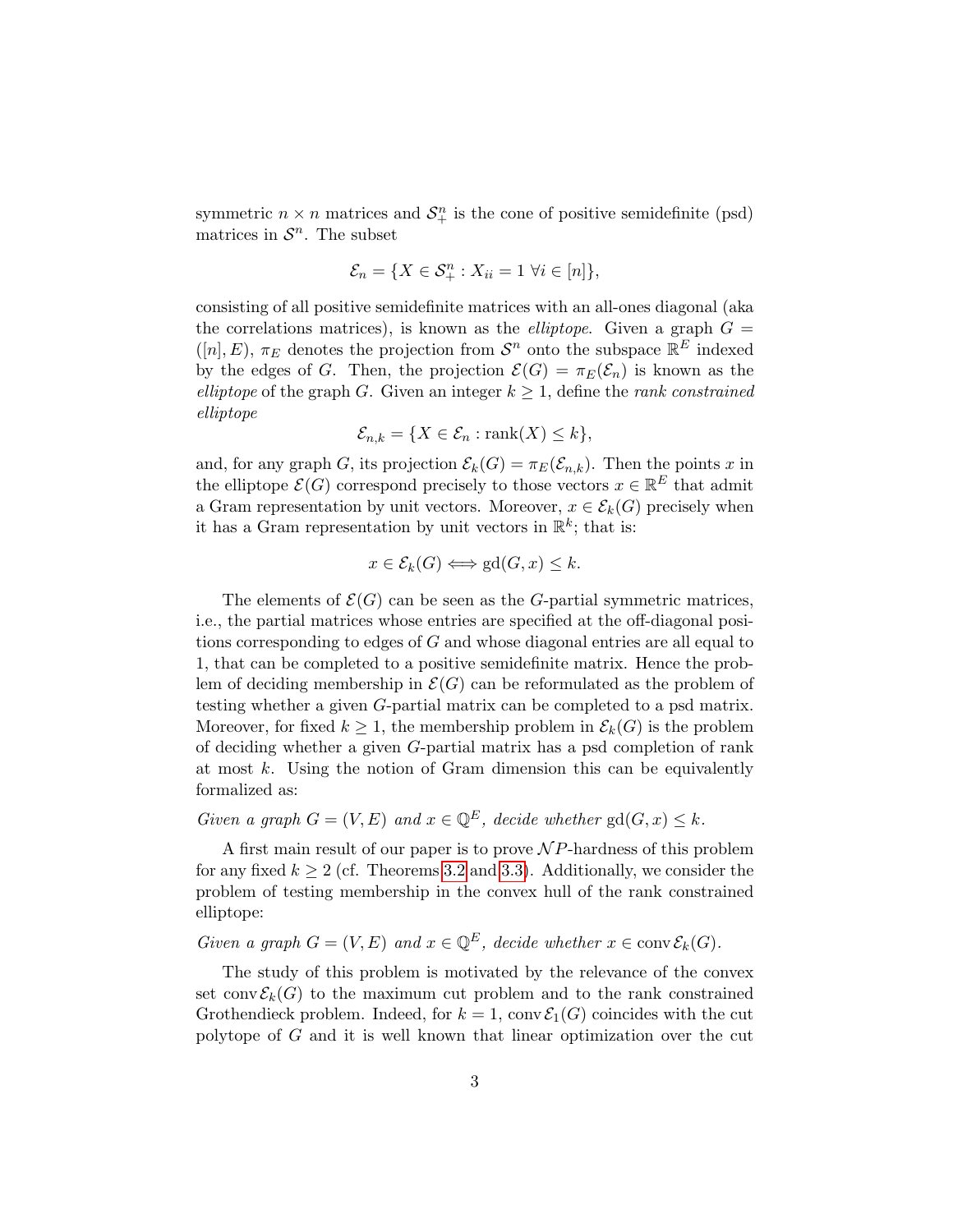polytope is NP-hard [\[13\]](#page-16-5). For any  $k \geq 2$ , the worst case ratio of optimizing a linear function over the elliptope  $\mathcal{E}(G)$  versus the rank constrained elliptope  $\mathcal{E}_k(G)$  (equivalently, versus the convex hull conv $\mathcal{E}_k(G)$ ) is known as the rank k Grothendieck constant of the graph  $G$  (see [\[8\]](#page-16-6) for results and further references). It is believed that linear optimization over conv $\mathcal{E}_k(G)$  is also hard for any fixed k (cf., e.g., the quote of Lovász [\[21,](#page-17-0) p. 61]). We show that the strong membership problem in conv $\mathcal{E}_k(G)$  is  $\mathcal{NP}$ -hard, thus providing some evidence of hardness of optimization (cf. Theorem [4.2\)](#page-15-0).

Contents of the paper. In Section [2](#page-3-0) we present some background geometrical facts about cut and metric polytopes, about elliptopes, and about Euclidean graph realizations. In Section [3](#page-7-0) we show  $\mathcal{N}P$ -hardness of the membership problem in  $\mathcal{E}_k(G)$  for any fixed  $k \geq 2$ ; we use two different reductions depending whether  $k = 2$  or  $k \geq 3$ . In Section [4](#page-12-0) we show NPhardness of the membership problem in the convex hull of  $\mathcal{E}_k(G)$  for any fixed  $k \geq 2$ . In Section [2.3](#page-6-0) we discuss links to complexity results for Euclidean graph realizations, and in Section [5](#page-15-1) we conclude with some open questions.

**Some notation.** Throughout  $K_n = ([n], E_n)$  is the complete graph on n nodes;  $C_n$  denotes the circuit of length n, with node set [n] and with edges the pairs  $\{i, i+1\}$  for  $i \in [n]$  (indices taken modulo n), and its set of edges is again denoted as  $C_n$  for simplicity. Given a graph  $G = (V, E)$ , its suspension graph  $\nabla G$  is the new graph obtained from G by adding a new node, called the apex node and often denoted as 0, which is adjacent to all the nodes of G. A minor of G is any graph which can be obtained from G by iteratively deleting edges or nodes and contracting edges.

# <span id="page-3-0"></span>2 Preliminaries

We recall here some basic geometric facts about metric and cut polyhedra, about elliptopes, and about Euclidean graph realizations.

#### 2.1 Metric and cut polytopes

First we recall the definition of the *metric polytope*  $MET(G)$  of a graph  $G = (V, E)$ . As a motivation recall the following basic 3D geometric result: Given a matrix  $X = (x_{ij})$  in the elliptope  $\mathcal{E}_3$ , parametrized as before by  $x_{ij} = \cos(\pi a_{ij})$  where  $a_{ij} \in [0, 1]$ , then  $X \succeq 0$  if and only if the  $a_{ij}$ 's satisfy the following triangle inequalities:

<span id="page-3-1"></span>
$$
a_{ij} \le a_{ik} + a_{jk}, \ a_{ij} + a_{ik} + a_{jk} \le 2 \tag{1}
$$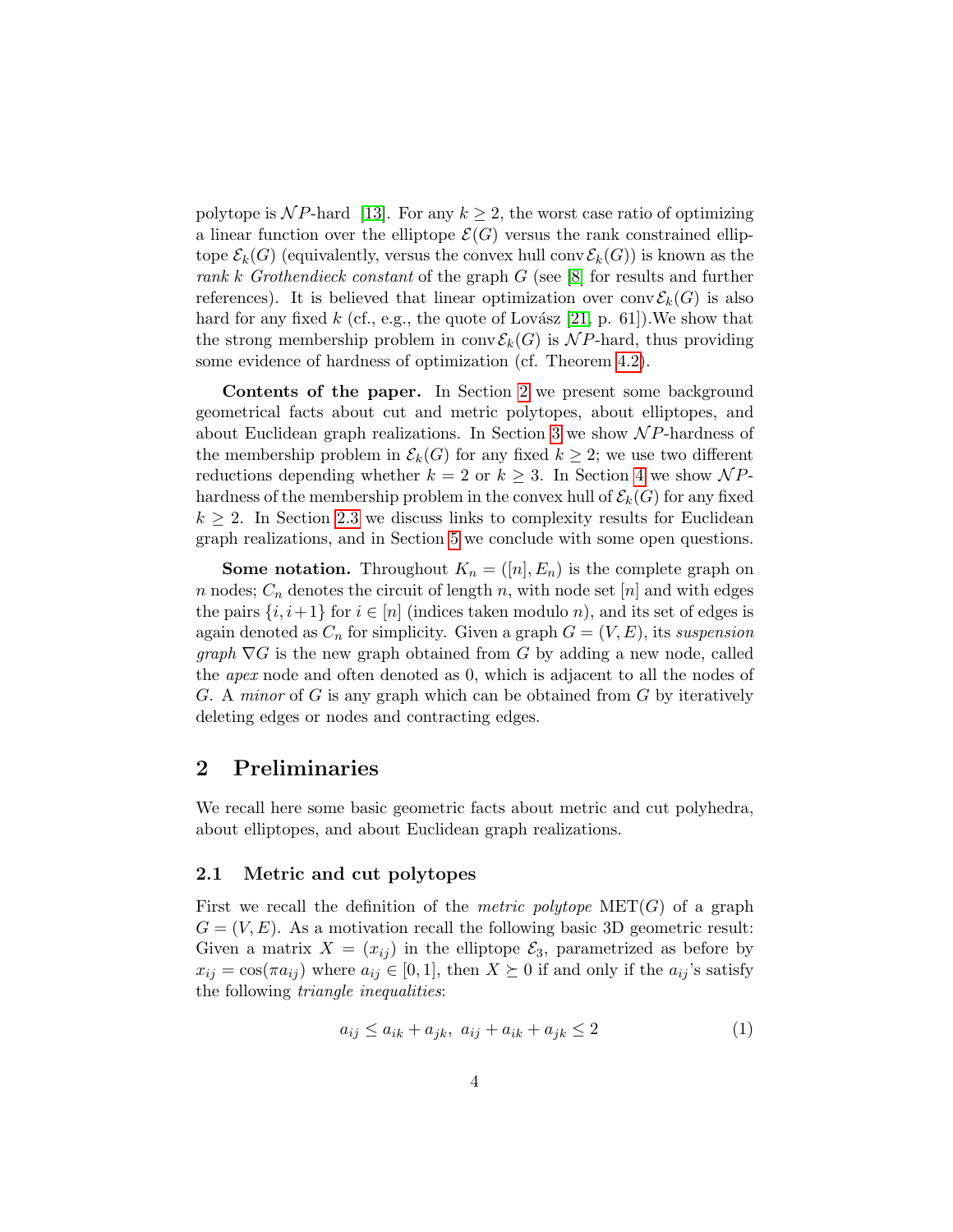for distinct  $i, j, k \in \{1, 2, 3\}$ . (See e.g. [\[5\]](#page-16-7)). The elliptope  $\mathcal{E}_3$  (or rather, its bijective image  $\mathcal{E}(K_3)$  is illustrated in Figure [1.](#page-6-1)

The metric polytope of the complete graph  $K_n = ([n], E_n)$  is the polyhedron in  $\mathbb{R}^{E_n}$  defined by the above  $4\binom{n}{3}$  triangle inequalities [\(1\)](#page-3-1). More generally, the metric polytope of a graph  $G = ([n], E)$  is the polyhedron  $MET(G)$  in  $\mathbb{R}^E$ , which is defined by the following linear inequalities (in the variable  $a \in \mathbb{R}^E$ :

<span id="page-4-0"></span>
$$
0 \le a_e \le 1 \quad \forall e \in E,\tag{2}
$$

<span id="page-4-1"></span>
$$
a(F) - a(C \setminus F) \le |F| - 1 \tag{3}
$$

for all circuits C of G and for all odd cardinality subsets  $F \subseteq C$ .

As is well known, the inequality [\(2\)](#page-4-0) defines a facet of  $MET(G)$  if and only if the edge  $e$  does not belong to a triangle of  $G$ , while  $(3)$  defines a facet of  $MET(G)$  if and only if the circuit C has no chord (i.e., two nonconsecutive nodes on C are not adjacent in G). In particular, for  $G = K_n$ ,  $\text{MET}(K_n)$  is defined by the triangle inequalities [\(1\)](#page-3-1), obtained by considering only the inequalities [\(3\)](#page-4-1) where C is a circuit of length 3. Moreover,  $MET(G)$ coincides with the projection of  $\text{MET}(K_n)$  onto the subspace  $\mathbb{R}^E$  indexed by the edge set of  $G$ . (See [\[10\]](#page-16-8) for details.)

A main motivation for considering the metric polytope is that it gives a tractable linear relaxation of the cut polytope. Recall that the rank 1 matrices in the elliptope  $\mathcal{E}_n$  are of the form  $uu^{\mathsf{T}}$  for all  $u \in {\{\pm 1\}}^n$ , they are sometimes called the cut matrices since they correspond to the cuts of the complete graph  $K_n$ . Then the *cut polytope* CUT(G) is defined as the projection onto  $\mathbb{R}^E$  of the convex hull of the cut matrices:

$$
CUT(G) = \pi_E(\text{conv}(\mathcal{E}_{n,1})).\tag{4}
$$

It is always true that  $CUT(G) \subseteq MET(G)$ , moreover equality holds if and only if G has no  $K_5$  minor [\[4\]](#page-16-9). Linear optimization over the cut polytope models the maximum cut problem, well known to be  $\mathcal NP$ -hard [\[13\]](#page-16-5), and testing membership in the cut polytope  $\text{CUT}(K_n)$  or, equivalently, in the convex hull of the rank constrained elliptope  $\mathcal{E}_{n,1}$ , is an NP-complete problem [\[2\]](#page-16-10).

#### 2.2 Elliptopes

From the above discussion about the elliptope  $\mathcal{E}_3$  and the metric polytope, we can derive the following necessary condition for membership in the elliptope  $\mathcal{E}(G)$  of a graph G, which turns out to be sufficient when G has no  $K_4$  minor.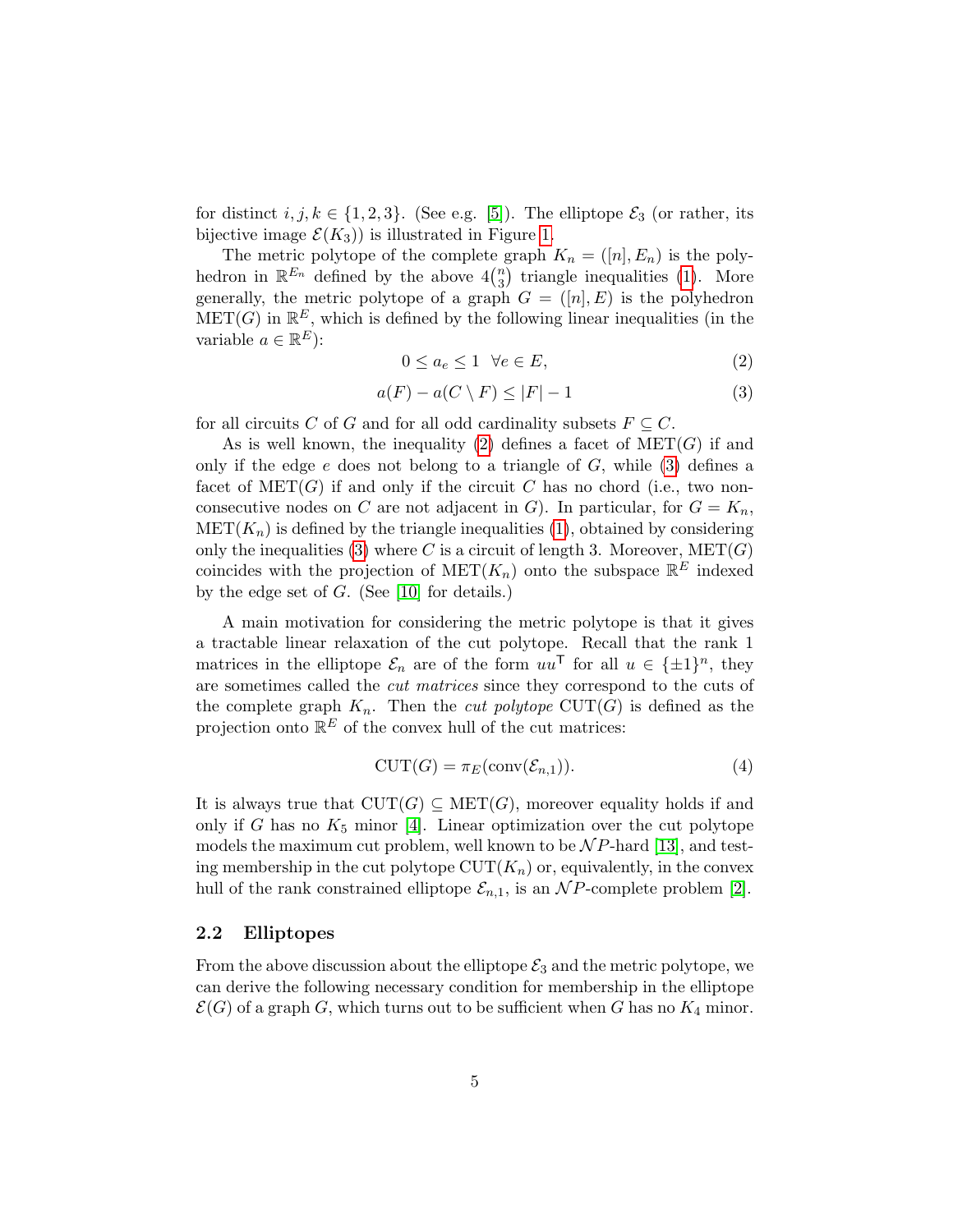**Proposition 2.1** [\[17\]](#page-17-3) For any graph  $G = (V, E)$ ,

$$
\mathcal{E}(G) \subseteq \left\{ x \in [-1,1]^E : \frac{1}{\pi} \arccos x \in \text{MET}(G) \right\}.
$$

Moreover, equality holds if and only if G has no  $K_4$  minor.

This result permits, in particular, to characterize membership in the elliptope  $\mathcal{E}(C_n)$  of a circuit.

**Corollary 2.1** [\[5\]](#page-16-7) Consider a vector  $x = \cos(\pi a) \in \mathbb{R}^{C_n}$  with  $a \in [0, 1]^{C_n}$ . Then,  $x \in \mathcal{E}(C_n)$  if and only if a satisfies the linear inequalities

<span id="page-5-0"></span>
$$
a(F) - a(C_n \setminus F) \le |F| - 1 \quad \forall F \subseteq C_n \quad \text{with } |F| \text{ odd.}
$$
 (5)

We also recall the following result of [\[19\]](#page-17-1) which characterizes membership in the rank constrained elliptope  $\mathcal{E}_k(C_n)$  of a circuit in the case  $k = 2$ ; see Lemma [3.2](#page-10-0) for an extension to arbitrary graphs.

<span id="page-5-1"></span>**Lemma 2.1** [\[19\]](#page-17-1) For  $x \in [-1, 1]^{C_n}$ ,  $x \in \mathcal{E}_2(C_n)$  if and only if there exists  $\epsilon \in {\{\pm 1\}}^{C_n}$  such that  $\epsilon^{\mathsf{T}}$  arccos  $x \in 2\pi \mathbb{Z}$ .

We conclude with some observations about the elliptope  $\mathcal{E}(C_n)$  of a cir-cuit. Figure [1](#page-6-1) shows the elliptope  $\mathcal{E}(C_3)$ . Points x on the boundary of  $\mathcal{E}(C_3)$  have gd( $C_3$ , x) = 2 except gd( $C_3$ , x) = 1 at the four corners (corresponding to the four cuts of  $K_3$ , while points in the interior of  $\mathcal{E}(C_3)$  have  $gd(C_3, x) = 3.$ 

Now let  $n \geq 4$ . Let  $x = \cos(\pi a) \in \mathcal{E}(C_n)$ , thus  $a \in [0,1]^{C_n}$  satisfies the inequalities [\(5\)](#page-5-0). It is known that  $gd(C_n, x) \leq 3$  (see [\[19\]](#page-17-1), or derive it directly by triangulating  $C_n$  and applying Lemma [4.1](#page-14-0) below). Moreover, x lies in the interior of  $\mathcal{E}(C_n)$  if and only if x has a positive definite completion or, equivalently, a lies in the interior of the metric polytope  $\text{MET}(C_n)$ .

If x lies on the boundary of  $\mathcal{E}(C_n)$  then, either (i)  $a_e \in \{0,1\}$  for some edge e of  $C_n$ , or (ii) a satisfies an inequality [\(5\)](#page-5-0) at equality. In case (i),  $gd(C_n, x)$  can be equal to 1 (x is a cut), 2, or 3. In case (ii), by Lemma [2.1,](#page-5-1)  $gd(C_n, x) \leq 2$  since  $a(F) - a(C_n \setminus F) = |F| - 1 \in 2\mathbb{Z}$  for some  $F \subseteq C_n$ . If x is in the interior of  $\mathcal{E}(C_n)$  then  $gd(C_n, x) \in \{2, 3\}.$ 

As an illustration, for  $n = 4$ , consider the vectors  $x_1 = (0, 0, 0, 1)^\mathsf{T}$ ,  $x_2 =$  $(0, \sqrt{3}/2, \sqrt{3}/2, \sqrt{3}/2)^\mathsf{T}$ ,  $x_3 = (0, 0, 0, 0)^\mathsf{T}$  and  $x_4 = (0, 0, 0, 1/2)^\mathsf{T} \in \mathbb{R}^{C_4}$ . Then both  $x_1$  and  $x_2$  lie on the boundary of  $\mathcal{E}(C_4)$  with  $gd(C_4, x_1)=3$ and  $gd(C_4, x_2) = 2$ , and both  $x_3$  and  $x_4$  lie in the interior of  $\mathcal{E}(C_4)$  with  $gd(C_4, x_3) = 2$  and  $gd(C_4, x_4) = 3$ .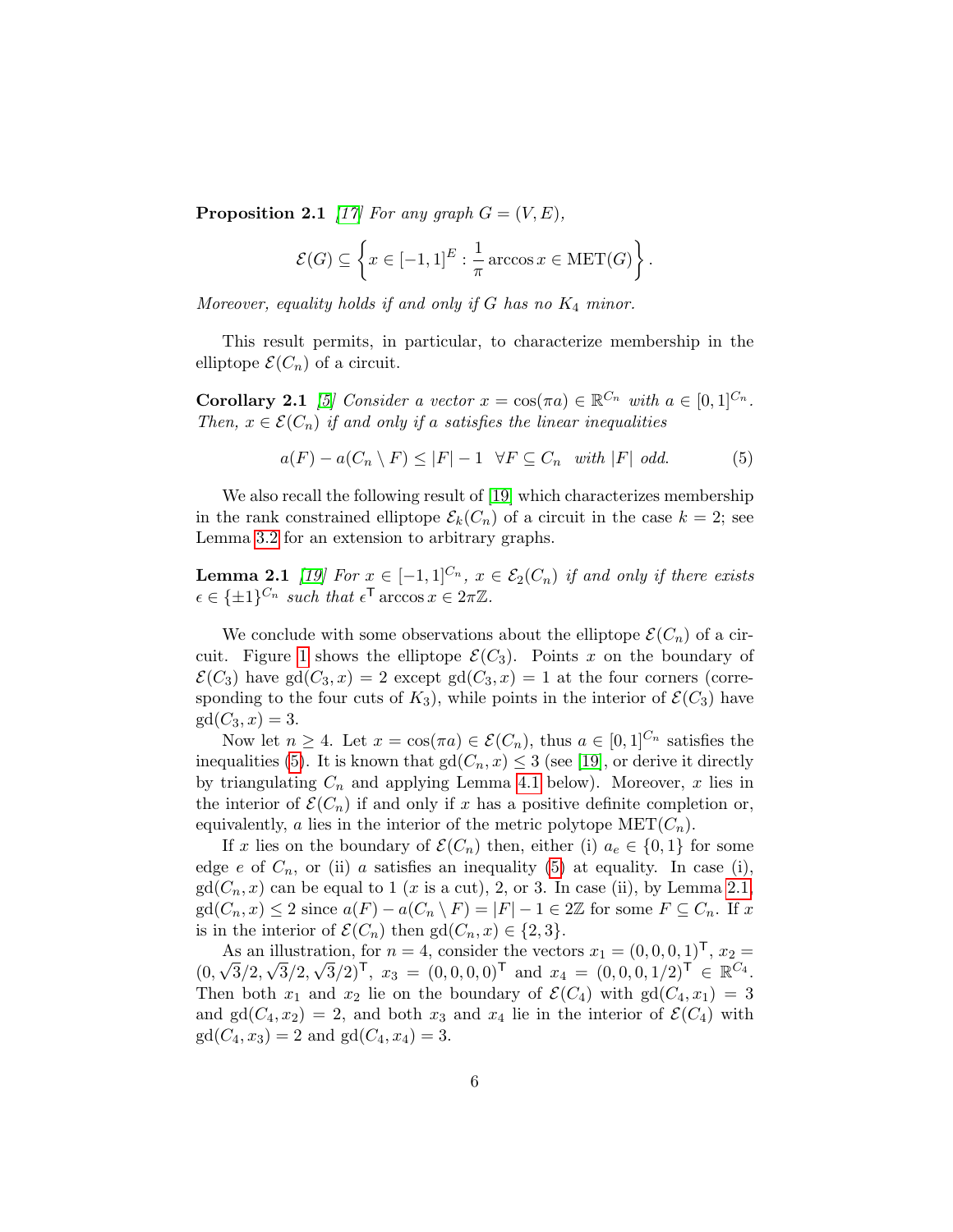

<span id="page-6-1"></span>Figure 1: The elliptope  $\mathcal{E}(C_3)$ .

#### <span id="page-6-0"></span>2.3 Euclidean graph realizations

In this section we recall some basic facts about Euclidean graph realizations.

**Definition 2.1** Given a graph  $G = ([n], E)$  and  $d \in \mathbb{R}^E_+$ , a Euclidean (distance) representation of d in  $\mathbb{R}^k$  consists of a set of vectors  $p_1,\ldots,p_n \in \mathbb{R}^k$ such that

$$
||p_i - p_j||^2 = d_{ij} \quad \forall \{i, j\} \in E.
$$

Then, ed(G, d) denotes the smallest integer  $k \geq 1$  for which d has a Euclidean representation in  $\mathbb{R}^k$  (assuming d has a Euclidean representation in some space).

Then the problem of interest is to decide whether a given vector  $d \in \mathbb{Q}_+^E$  admits a Euclidean representation in  $\mathbb{R}^k$ . Formally, for fixed  $k \geq 1$ , we consider the following problem:

Given a graph  $G = (V, E)$  and  $d \in \mathbb{Q}_+^E$ , decide whether  $ed(G, d) \leq k$ .

This problem has been extensively studied (e.g. in [\[6,](#page-16-3) [7\]](#page-16-4)) and its complexity is well understood. In particular, using a reduction from the 3SAT problem, Saxe [\[26\]](#page-17-4) shows the following complexity result.

<span id="page-6-2"></span>**Theorem 2.1** [\[26\]](#page-17-4) For any fixed  $k \geq 1$ , deciding whether  $ed(G, d) \leq k$  is  $\mathcal{N}$ P-hard, already when restricted to weights  $d \in \{1,2\}^E$ .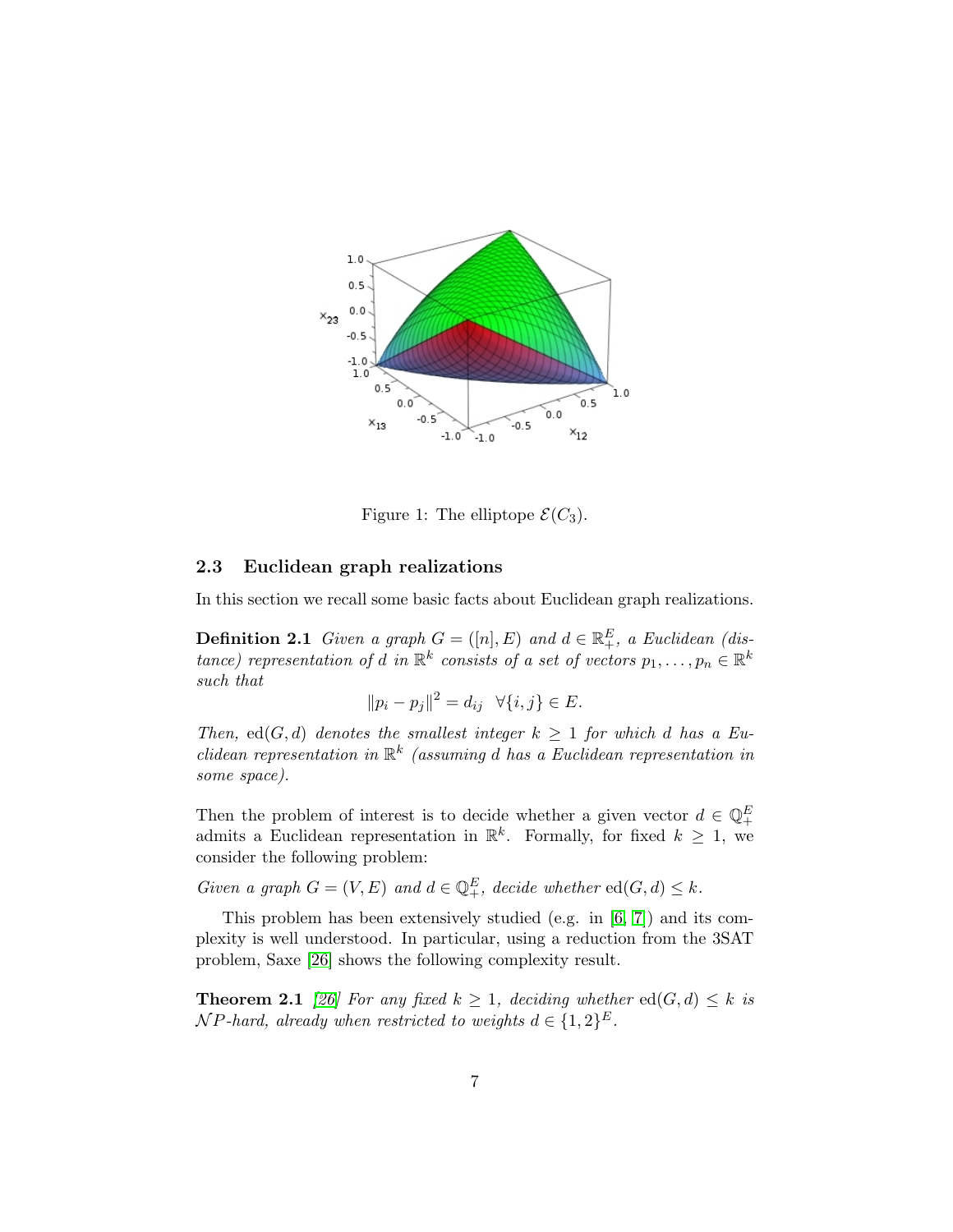We now recall a well known connection between Euclidean and Gram realizations. Given a graph  $G = (V, E)$  and its suspension graph  $\nabla G$ , consider the one-to-one map  $\phi : \mathbb{R}^{V \cup E} \mapsto \mathbb{R}^{E(\nabla G)}$ , which maps  $x \in \mathbb{R}^{V \cup E}$  to  $\varphi(x) = d \in \mathbb{R}^{E(\nabla G)}$  defined by

<span id="page-7-3"></span>
$$
d_{0i} = x_{ii} \ (i \in [n]), \quad d_{ij} = x_{ii} + x_{jj} - 2x_{ij} \ (i, j \in E). \tag{6}
$$

Then the vectors  $u_1, \ldots, u_n \in \mathbb{R}^k$  form a Gram representation of x if and only if the vectors  $u_0 = 0, u_1, \ldots, u_n$  form a Euclidean representation of  $d = \varphi(x)$  in  $\mathbb{R}^k$ . This implies the following:

<span id="page-7-2"></span>**Lemma 2.2** Let  $G = (V, E)$  be a graph and  $x \in \mathcal{E}(G)$ . Then,

$$
\mathrm{gd}(G,x)=\mathrm{ed}(\nabla G,\varphi(x)).
$$

As we will see in the next section, this connection will enable us to recover the above result of Saxe for the case  $k \geq 3$  from results about the Gram dimension (cf. Corollary [3.1\)](#page-9-1).

# <span id="page-7-0"></span>3 Testing membership in  $\mathcal{E}_k(G)$

In this section we discuss the complexity of testing membership in the rank constrained elliptope  $\mathcal{E}_k(G)$ . Specifically, for fixed  $k \geq 1$  we consider the following problem:

Given a graph  $G = (V, E)$  and  $x \in \mathbb{Q}^E$ , decide whether  $gd(G, x) \leq k$ .

In the language of matrix completions this corresponds to deciding whether a rational G-partial matrix has a psd completion of rank at most k.

For  $k = 1$ ,  $x \in \mathcal{E}_1(G)$  if and only if  $x \in {\pm 1}^E$  corresponds to a cut of G, and it is an easy exercise that this can be decided in polynomial time. In this section we show that the problem is  $\mathcal{NP}$ -hard for any  $k \geq 2$ . It turns out that we have to use different reductions for the cases  $k \geq 3$  and  $k = 2$ .

#### 3.1 The case  $k \geq 3$

First we consider the problem of testing membership in  $\mathcal{E}_k(G)$  when  $k \geq 3$ . We show this is an NP-hard problem, already when  $G = \nabla^{k-3}H$  is the suspension of a planar graph H and  $x = 0$ , the all-zero vector.

The key idea is to relate the parameter  $gd(G, 0)$  to the chromatic number  $\chi(G)$  (the minimum number of colors needed to color the nodes of G in such a way that adjacent nodes receive distinct colors). It is easy to check that

<span id="page-7-1"></span>
$$
\operatorname{gd}(G, \mathbf{0}) \le \chi(G),\tag{7}
$$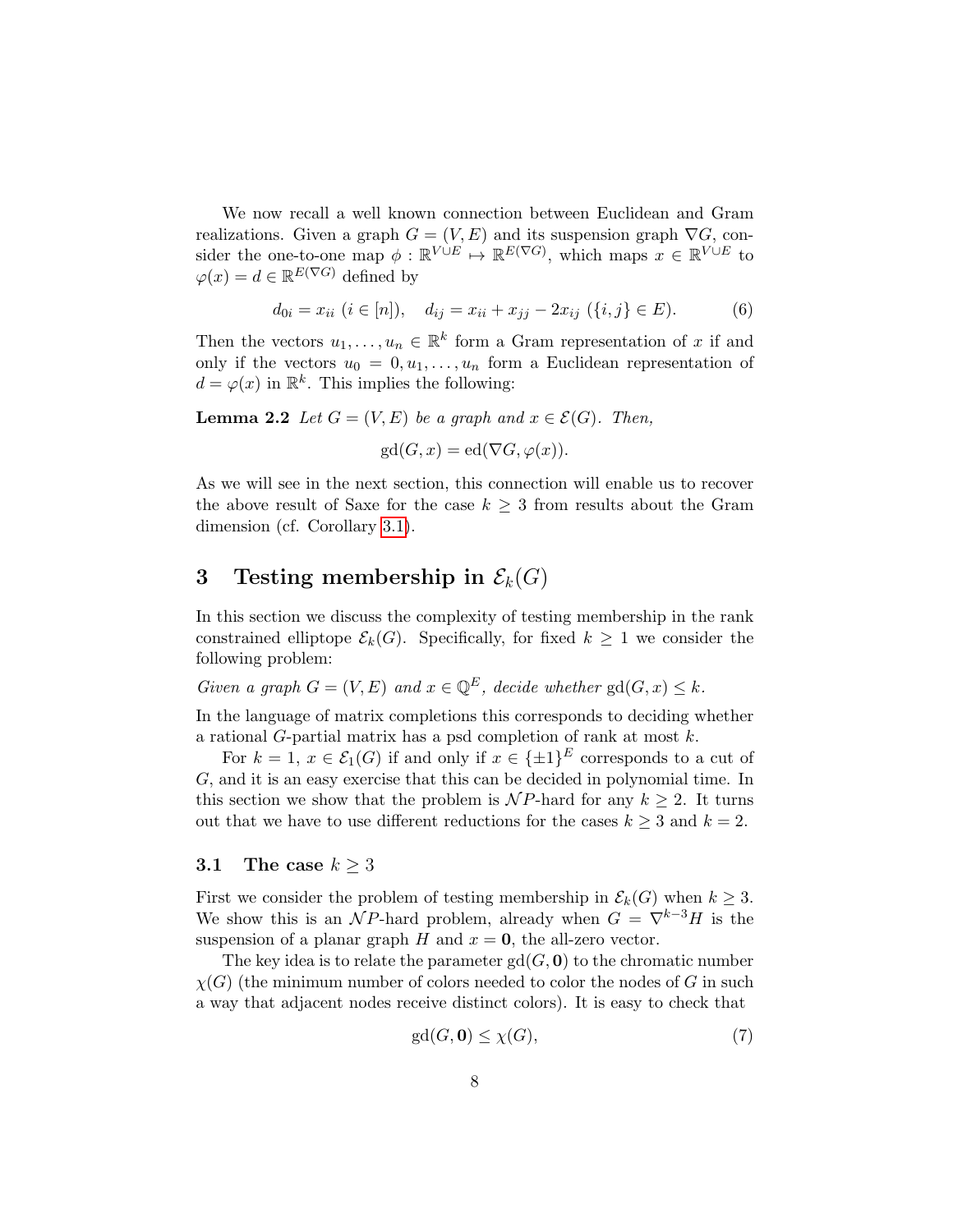with equality if  $\chi(G) \leq 2$  (i.e., if G is a bipartite graph). For  $k \geq 3$  the inequality [\(7\)](#page-7-1) can be strict. This is the case, e.g., for orthogonality graphs of Kochen-Specker sets (see [\[16\]](#page-17-5)).

However, Peeters [\[22,](#page-17-6) Theorem 3.1] gives a polynomial time reduction of the problem of deciding 3-colorability of a graph to that of deciding  $gd(G, 0) \leq 3$ . Namely, given a graph G, he constructs (in polynomial time) a new graph  $G'$  having the property that

<span id="page-8-2"></span>
$$
\chi(G) \le 3 \Longleftrightarrow \chi(G') \le 3 \Longleftrightarrow \text{gd}(G', \mathbf{0}) \le 3. \tag{8}
$$

The graph  $G'$  is obtained from  $G$  by adding for each pair of distinct nodes  $i, j \in V$  the gadget graph  $H_{ij}$  shown in Figure [2.](#page-8-1) Moreover, using a more



<span id="page-8-1"></span>Figure 2: The gadget graph  $H_{ij}$ .

involved construction, Peeters [\[23\]](#page-17-7) constructs (in polynomial time) from any graph G a new planar graph G' satisfying  $(8)$ . As the problem of deciding whether a given planar graph is 3-colorable is  $\mathcal{N}P$ -complete (see [\[27\]](#page-17-8)) we have the following result.

<span id="page-8-3"></span>**Theorem 3.1** [\[23\]](#page-17-7) It is NP-hard to decide whether  $gd(G, 0) \leq 3$ , already for the class of planar graphs.

This hardness result can be extended to any fixed  $k \geq 3$  using the suspension operation on graphs. The *suspension* graph  $\nabla^p G$  is obtained from G by adding p new nodes that are pairwise adjacent and that are adjacent to all the nodes of G. It is easy observation that

<span id="page-8-4"></span>
$$
gd(\nabla^p G, \mathbf{0}) = gd(G, \mathbf{0}) + p.
$$
\n(9)

<span id="page-8-0"></span>Theorem [3.1](#page-8-3) combined with equation [\(9\)](#page-8-4) implies:

**Theorem 3.2** Fix  $k \geq 3$ . It is NP-hard to decide whether  $gd(G, 0) \leq k$ , already for graphs of the form  $G = \nabla^{k-3}H$  where H is a planar graph.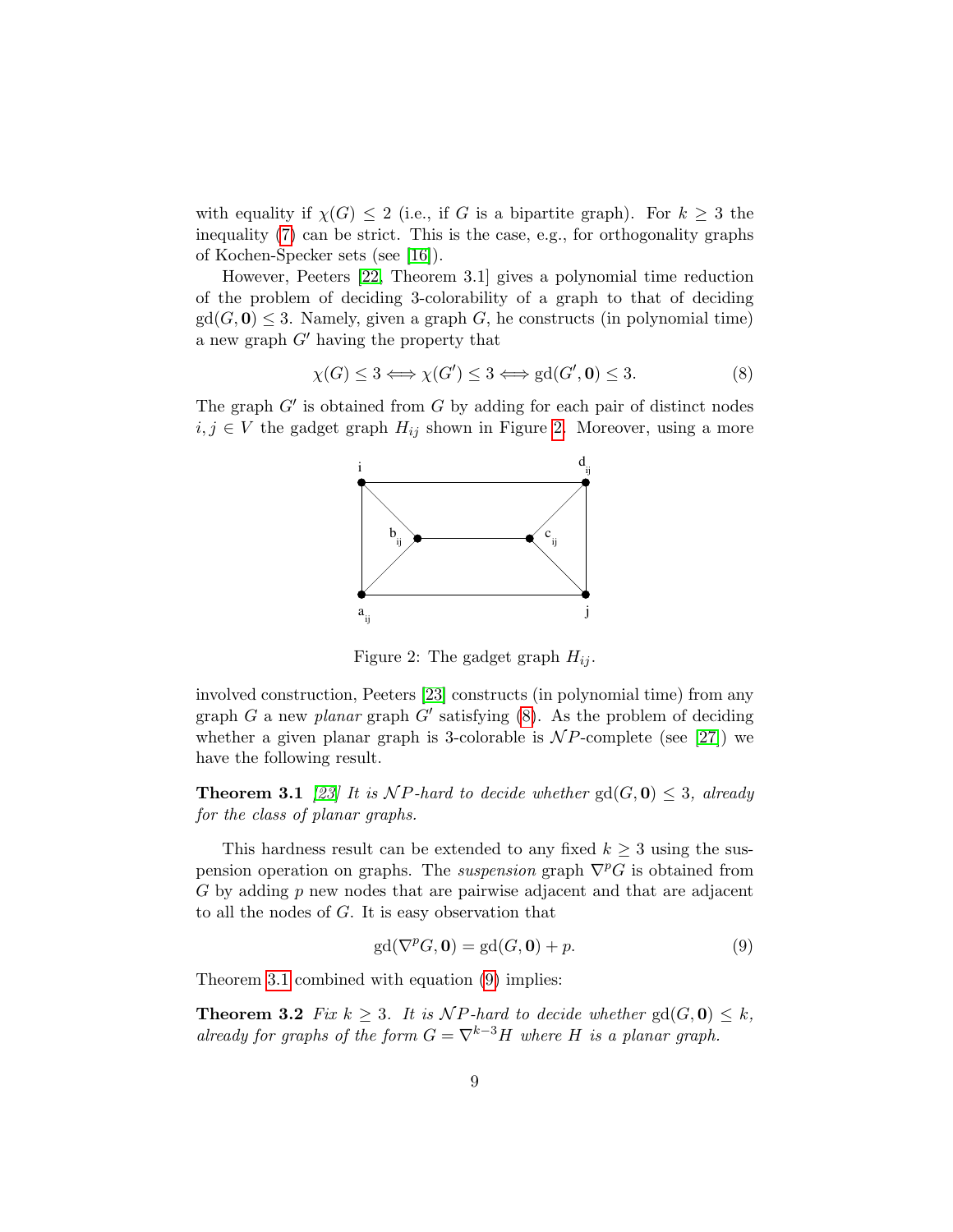As an application we can recover the complexity result of Saxe from Theorem [2.1](#page-6-2) for the case  $k \geq 3$ .

<span id="page-9-1"></span>**Corollary 3.1** For fixed  $k \geq 3$ , it is an NP-hard problem to decide whether  $\operatorname{ed}(G, d) \leq k$ , already when  $G = \nabla^{k-2}H$  with H planar and d is  $\{1, 2\}$ valued (more precisely, all edges adjacent to a given apex node have weight 1 and all other edges have weight 2).

Proof. This follows directly from Lemma [2.2](#page-7-2) combined with Theorem [3.2:](#page-8-0) By Lemma [2.2,](#page-7-2)  $gd(\nabla^{k-3}H, 0) = ed(\nabla^{k-2}H, \varphi(0))$  and observe that the image  $d = \varphi(0)$  of the zero vector under the map  $\varphi$  from [\(6\)](#page-7-3) satisfies:  $d_{0i} = 1$  and  $d_{ij} = 2$  for all nodes i, j of  $\nabla^{k-3}H$ .

#### <span id="page-9-0"></span>3.2 The case  $k = 2$

In this section we show NP-hardness of testing membership in  $\mathcal{E}_2(G)$ . Our strategy to show this result is as follows: Given a graph  $G = (V, E)$  with edge weights  $d \in \mathbb{R}^E_+$ , define the new edge weights  $x = \cos(d) \in \mathbb{R}^E$ . We show a close relationship between the two problems of testing whether  $ed(G, d) \leq 1$ , and whether  $gd(G, x) \leq 2$  (or, equivalently,  $x \in \mathcal{E}_2(G)$ ). More precisely, we show that each of these two properties can be characterized in terms of the existence of a  $\pm 1$ -signing of the edges of G satisfying a suitable 'flow conservation' type property; moreover, both are equivalent when the edge weights d are small enough.

As a motivation, let us consider first the case when  $G = C_n$  is a circuit of length n. Say, weight  $d_i$  (resp.,  $x_i = \cos d_i$ ) is assigned to the edge  $(i, i + 1)$ for  $i \in [n]$  (setting  $n + 1 = 1$ ). Then the following property holds:

<span id="page-9-2"></span>
$$
\operatorname{ed}(C_n, d) \le 1 \Longleftrightarrow \exists \epsilon \in \{\pm 1\}^n \text{ such that } \epsilon^{\mathsf{T}} d = 0. \tag{10}
$$

This is the key fact used by Saxe [\[26\]](#page-17-4) for showing  $\mathcal{N}P$ -hardness of the problem of testing  $ed(C_n, d) \leq 1$  by reducing it from the Partition problem for  $d = (d_1, \dots, d_n) \in \mathbb{Z}_+^n$ . Lemma [2.1](#page-5-1) shows the analogous result for the Gram dimension:

<span id="page-9-3"></span>
$$
\text{gd}(C_n, \cos d) \le 2 \Longleftrightarrow \exists \epsilon \in \{\pm 1\}^n \text{ such that } \epsilon^{\mathsf{T}} d \in 2\pi \mathbb{Z}. \tag{11}
$$

We now observe that these two characterizations extend for an arbitrary graph  $G$ . To formulate the result we need to fix an (arbitrary) orientation G of G. Let  $P = (u_0, u_1, \dots, u_{k-1}, u_k)$  be a walk in G, i.e.,  $\{u_i, u_{i+1}\} \in E$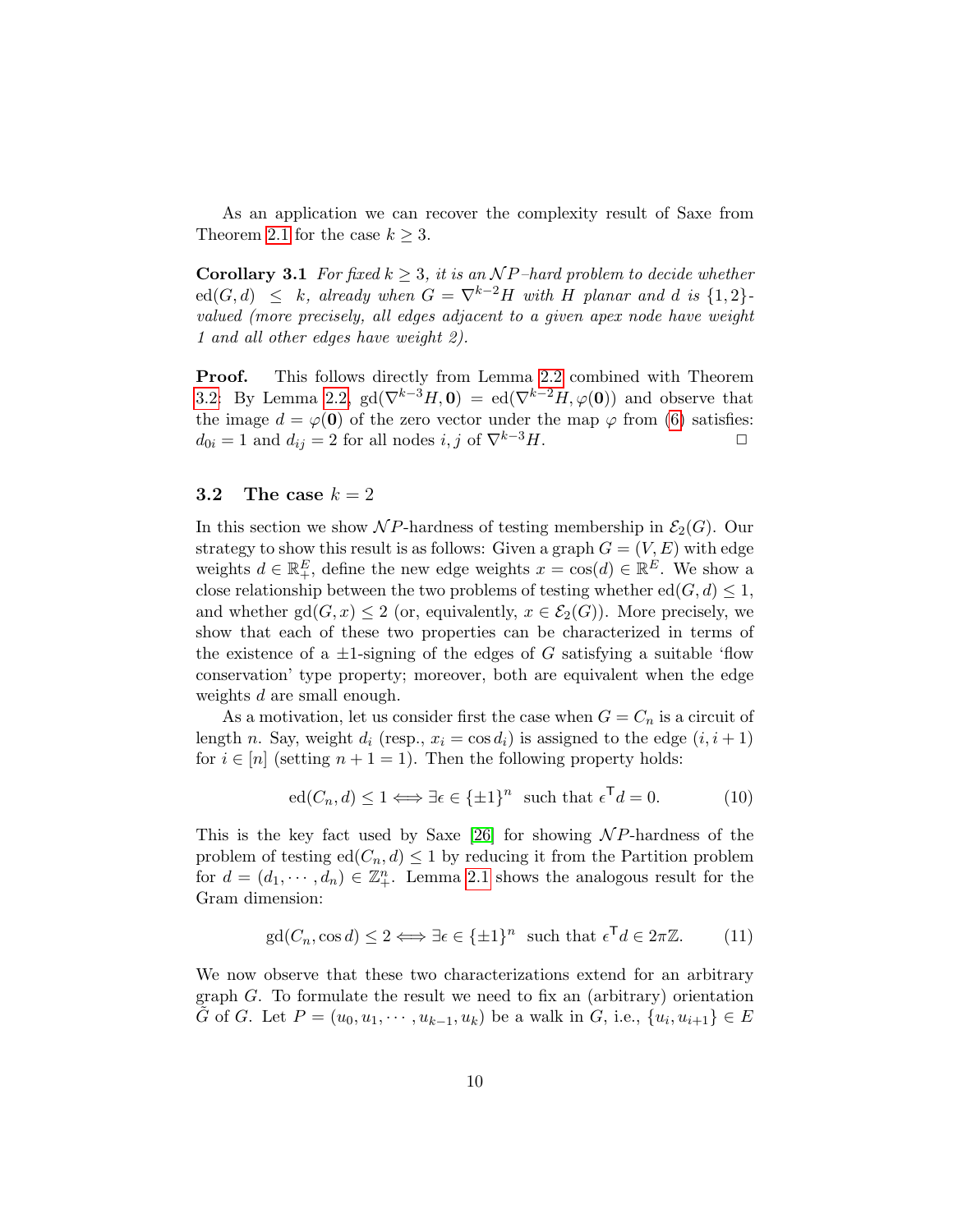for all  $i \leq k-1$ . For  $\epsilon \in {\pm 1}^E$ , we define the following weighted sum along the edges of  $P$ :

<span id="page-10-1"></span>
$$
\phi_{d,\epsilon}(P) = \sum_{i=0}^{k-1} d_{u_i, u_{i+1}} \epsilon_{u_i u_{i+1}} \eta_i,
$$
\n(12)

setting  $\eta_i = 1$  if the edge  $\{u_i, u_{i+1}\}\$ is oriented in  $\tilde{G}$  from  $u_i$  to  $u_{i+1}$  and  $\eta_i = -1$  otherwise.

<span id="page-10-2"></span>**Lemma 3.1** Consider a graph  $G = (V, E)$  with edge weights  $d \in \mathbb{R}^E_+$  and fix an orientation  $\tilde{G}$  of G. The following assertions are equivalent.

- (i) ed $(G, d) \leq 1$ .
- (ii) There exists an edge-signing  $\epsilon \in \{\pm 1\}^E$  for which the function  $\phi_{d,\epsilon}$  from [\(12\)](#page-10-1) satisfies:  $\phi_{d,\epsilon}(C)=0$  for all circuits C of G.

**Proof.** Assume that (i) holds. Let  $f : V \to \mathbb{R}$  satisfying  $|f(u)-f(v)| = d_{uv}$ for all  $\{u, v\} \in E$ . If the edge  $\{u, v\}$  is oriented from u to v in  $\tilde{G}$ , let  $\epsilon_{uv} \in {\pm 1}$  such that  $f(v) - f(u) = d_{uv} \epsilon_{uv}$ . This defines an edge-signing  $\epsilon \in {\pm 1}^E$ ; we claim that (ii) holds for this edge-signing. For this, pick a circuit  $C = (u_0, u_1, \dots, u_k = u_0)$  in G. By construction of the edge-signing, the term  $\epsilon_{u_i u_{i+1}} d_{u_i u_{i+1}} \eta_i$  is equal to  $f(u_{i+1}) - f(u_i)$  for all i. This implies that  $\phi_{d,\epsilon}(C) = \sum_{i=0}^{k-1} f(u_{i+1}) - f(u_i) = 0$  and thus (ii) holds. Conversely, assume (ii) holds. We may assume that  $G$  is connected (else apply the following to each connected component). Fix an arbitrary node  $u_0 \in V$ . We define the function  $f: V \to \mathbb{R}$  by setting  $f(u_0) = 0$  and, for  $u \in V \setminus \{u_0\},$  $f(u) = \phi_{d,\epsilon}(P)$  where P is a walk from  $u_0$  to u. It is easy to verify that since (ii) holds this definition does not depend on the choice of  $P$ . We claim that f is a Euclidean embedding of  $(G, d)$  into R. For this, pick an edge  $\{u, v\} \in E$ ; say, it is oriented from u to v in G. Pick a walk P from  $u_0$ to u, so that  $Q = (P, v)$  is a walk from  $u_0$  to v. Then,  $f(u) = \phi_{d,\epsilon}(P)$ ,  $f(v) = \phi_{d,\epsilon}(Q) = \phi_{d,\epsilon}(P) + d_{uv}\epsilon_{uv} = f(u) + d_{uv}\epsilon_{uv}$ , which implies that  $|f(v) - f(u)| = d_{uv}.$ 

<span id="page-10-0"></span>**Lemma 3.2** Consider a graph  $G = (V, E)$  with edge weights  $d \in \mathbb{R}^E_+$  and fix an orientation  $\tilde{G}$  of  $G$ . The following assertions are equivalent.

- (i) gd(G, cos d)  $\leq 2$ .
- (ii) There exists an edge-signing  $\epsilon \in \{\pm 1\}^E$  for which the function  $\phi_{d,\epsilon}$  from [\(12\)](#page-10-1) satisfies:  $\phi_{d,\epsilon}(C) \in 2\pi\mathbb{Z}$  for all circuits C of G.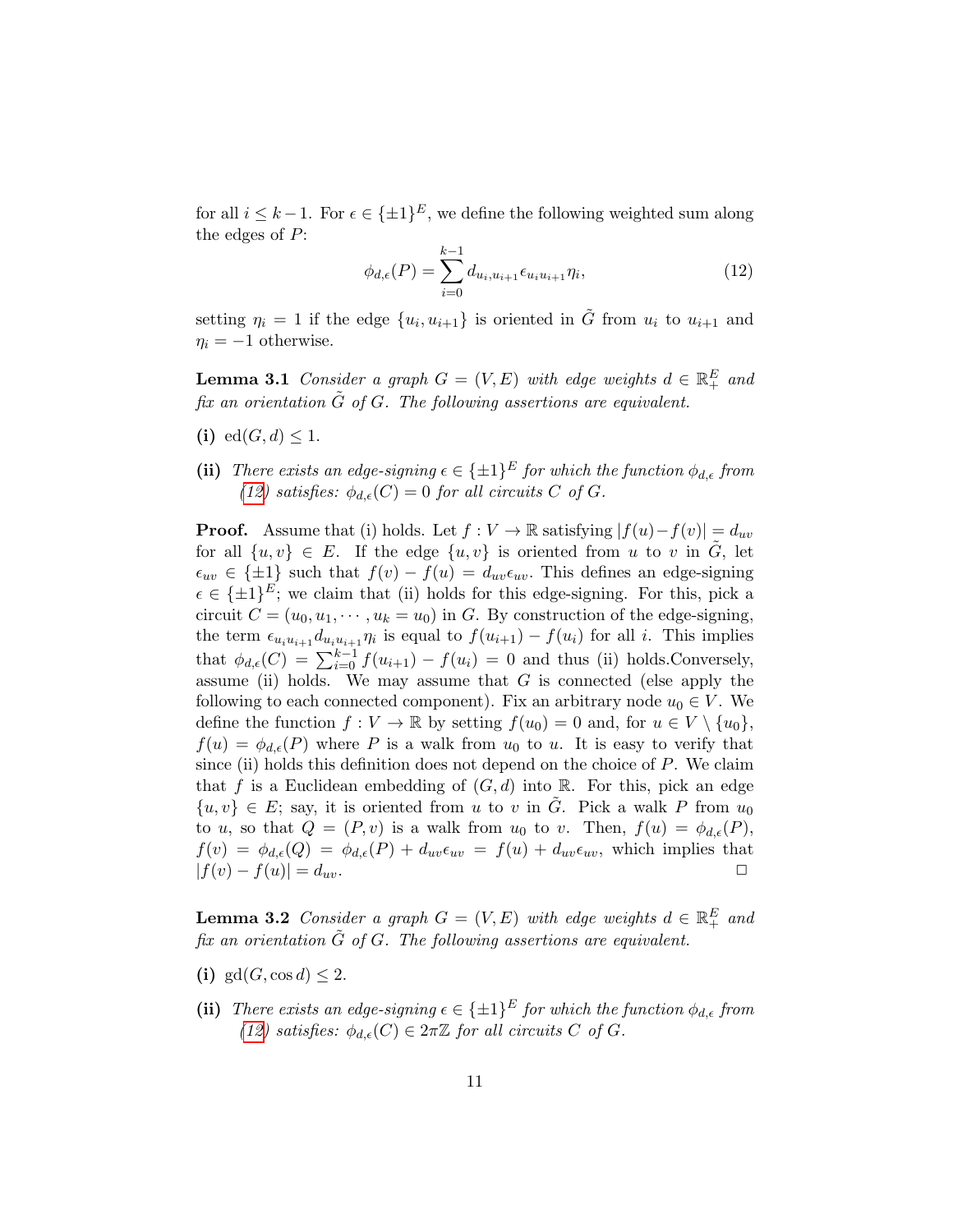**Proof.** Assume (i) holds. That is, there exists a labeling of the nodes  $u \in V$ by unit vectors  $g(u) = (\cos f(u), \sin f(u))$  where  $f(u) \in [0, 2\pi]$ . For any edge  $\{u, v\} \in E$ , we have:  $\cos d_{uv} = g(u)^T g(v) = \cos(f(u) - f(v))$ . If  $\{u, v\}$  is oriented from u to v, define  $\epsilon \in \{\pm 1\}$  such that  $f(v) - f(u) - \epsilon_{uv} d_{uv} \in 2\pi \mathbb{Z}$ . This defines an edge-signing  $\epsilon \in {\pm 1}^E$  which satisfies (ii) (same argument as in the proof of Lemma [3.1\)](#page-10-2).

Conversely, assume (ii) holds. Analogously to the proof of Lemma [3.1,](#page-10-2) fix a node  $u_0 \in V$  and consider the unit vectors  $g(u_0) = (1,0)$  and  $g(u) =$  $(\cos(\phi_{d,\epsilon}(P_u)), \sin(\phi_{d,\epsilon}(P_u)))$ , where  $P_u$  is a walk from  $u_0 \in V$  to  $u \in V \setminus \{u_0\};$ one can verify that these vectors form a Gram realization of  $(G, \cos d)$ .  $\Box$ 

<span id="page-11-1"></span>**Corollary 3.2** Consider a graph  $G = (V, E)$  with edge weights  $d \in \mathbb{R}^E_+$ satisfying  $\sum_{e \in E} d_e < 2\pi$ . Then,  $ed(G, d) \leq 1 \iff gd(G, \cos d) \leq 2$ .

**Proof.** Note that if C is a circuit of G, then  $\phi_{d,\epsilon}(C) \in 2\pi\mathbb{Z}$  implies  $\phi_{d,\epsilon}(C) = 0$ , since  $|\phi_{d,\epsilon}(C)| \leq \sum_{e \in E} d_e < 2\pi$ . The result now follows directly by applying Lemmas  $3.1$  and  $3.2$ .

We can now show  $\mathcal{N}P$ -hardness of testing membership in the rank constrained elliptope  $\mathcal{E}_2(G)$ . For this we use the result of Theorem [2.1](#page-6-2) for the case k = 1: Given edge weights  $d \in \{1,2\}^E$ , it is NP-hard to decide whether  $ed(G, d) \leq 1.$ 

<span id="page-11-0"></span>**Theorem 3.3** Given a graph  $G = (V, E)$  and rational edge weights  $x \in \mathbb{Q}^E$ , it is NP-hard to decide whether  $x \in \mathcal{E}_2(G)$  or, equivalently,  $gd(G, x) \leq 2$ .

**Proof.** Fix edge weights  $d \in \{1,2\}^E$ . We reduce the problem of testing whether ed( $G, d$ )  $\leq 1$  to the problem of testing whether gd( $G, \cos(\alpha d)$ )  $\leq 2$ , where  $\alpha$  is chosen in such a way that  $\cos \alpha \in \mathbb{Q}$  and  $\alpha < 1/(\sum_{e \in E} d_e)$ . For this, set  $D = \sum_{e \in E} d_e$  and define the angle  $\alpha > 0$  by

$$
\cos \alpha = \frac{16D^2 - 1}{16D^2 + 1} \in \mathbb{Q}, \quad \sin \alpha = \frac{8D}{16D^2 + 1} \in \mathbb{Q}.
$$

Then,  $\sin \alpha < 1/(2D) \leq 0.5 < \sin 1$ , which implies that  $\alpha < 2 \sin \alpha \leq 1/D$ and thus  $\alpha < 1/D = 1/(\sum_{e \in E} d_e)$ .

As  $d_e \in \{1, 2\}$ ,  $\cos(\alpha d_e) \in \{\cos \alpha, \cos(2\alpha) = 2\cos^2 \alpha - 1\}$  is rational valued for all edges  $e \in E$ . As  $\sum_{e \in E} \alpha d_e < 1 < 2\pi$ , Corollary [3.2](#page-11-1) shows that  $gd(G, \cos(\alpha d)) \leq 2$  is equivalent to  $ed(G, \alpha d) \leq 1$  and thus to  $ed(G, d) \leq 1$ .<br>This concludes the proof. This concludes the proof.

We conclude with a remark about the complexity of the Gram dimension of weighted circuits.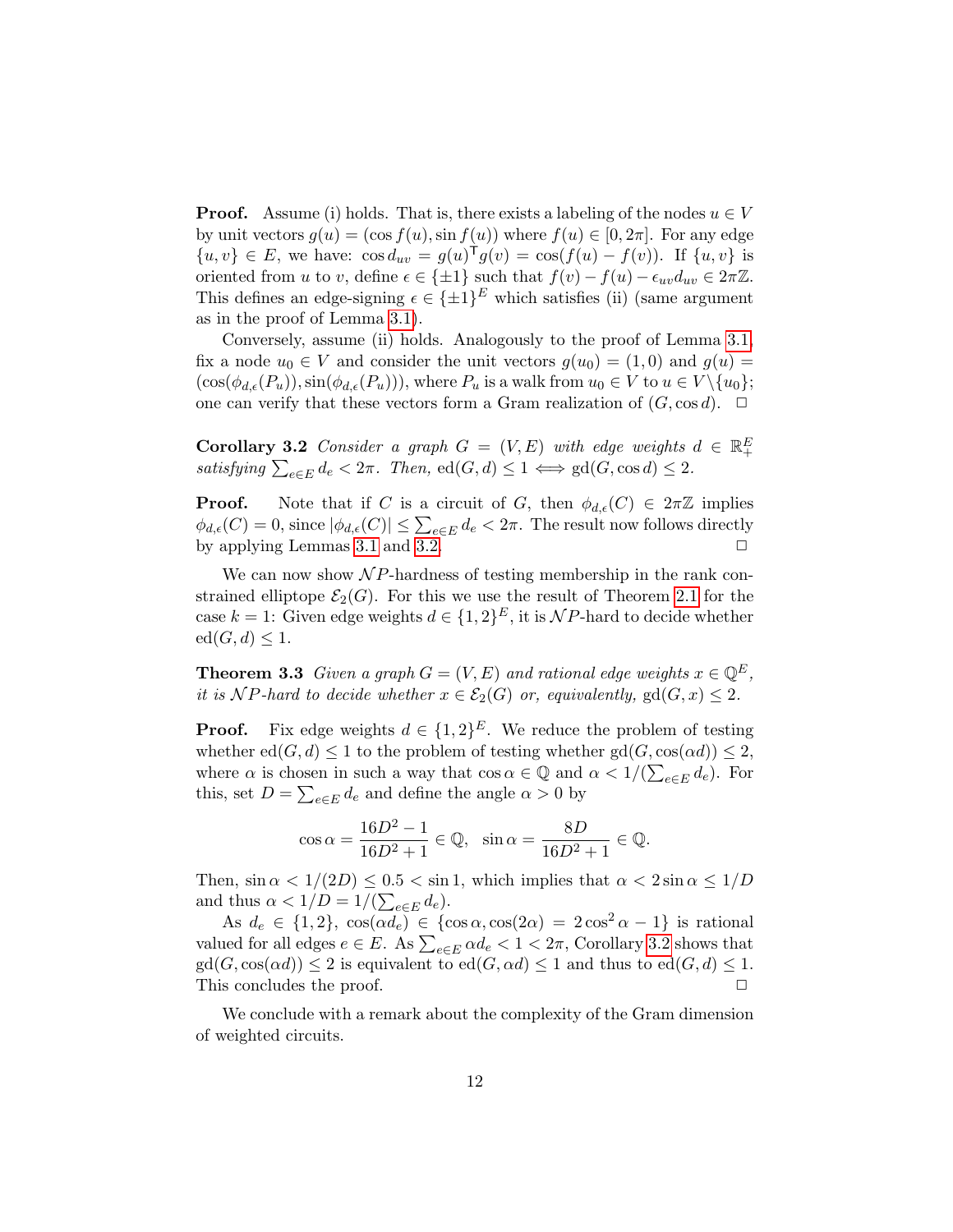**Remark 3.1** Consider the case when  $G = C_n$  is a circuit and the edge weights  $d \in \mathbb{Z}_+^{C_n}$  are integer valued. Relation [\(10\)](#page-9-2) shows that  $\operatorname{ed}(C_n, d) \leq 1$ if and only if the sequence  $d = (d_1, \dots, d_n)$  can be partitioned, thus showing  $\mathcal{N}P$ -hardness of the problem of testing  $ed(C_n, d) \leq 1$ .

As in the proof of Theorem [3.3](#page-11-0) let us choose  $\alpha$  such that  $\cos \alpha$ ,  $\sin \alpha \in \mathbb{Q}$ and  $\alpha < 1/(\sum_{i=1}^n d_i)$ ; then  $\cos(t\alpha) \in \mathbb{Q}$  for all  $t \in \mathbb{Z}$ . The analogous relation [\(11\)](#page-9-3) holds, which shows that  $gd(C_n, cos(\alpha d)) \leq 2$  if and only if the sequence  $d = (d_1, \dots, d_n)$  can be partitioned. However, it is not clear how to use this fact in order to show NP-hardness of the problem of testing  $gd(C_n, x) \leq 2$ . Indeed, although all  $cos(\alpha d_i)$  are rational valued, the difficulty is that it is not clear how to compute  $cos(\alpha d_i)$  in time polynomial in the bit size of  $d_i$ (while it can be shown to be polynomial in  $d_i$ ).

Finally we point out the following link to the construction of Aspnes et al. [\[1,](#page-16-11) §IV]. Consider the edge weights  $x = \cos(\alpha d) \in \mathbb{R}^{C_n}$  for the circuit  $C_n$ and  $y = \varphi(x)$  for its suspension  $\nabla C_n$ , which is the wheel graph  $W_{n+1}$ . Thus  $y_{0i} = 1$  and  $y_{i,i+1} = 2 - 2\cos(\alpha d_i) = 4\sin^2(\alpha d_i/2)$  for all  $i \in [n]$ . Taking square roots we find the edge weights used in  $\lceil 1 \rceil$  to claim NP-hardness of realizing weighted wheels (that have the property of admitting unique (up to congruence) realizations in the plane). As explained above in the proof of Theorem [3.3,](#page-11-0) if we suitably choose  $\alpha$  we can make sure that all  $\sin(\alpha d_i/2)$ be rational valued, while [\[1\]](#page-16-11) uses real numbers. However, it is not clear how to control their bit sizes, and thus how to deduce  $\mathcal{NP}$ -hardness.

# <span id="page-12-0"></span>4 Testing membership in  $conv\mathcal{E}_k(G)$

In the previous section we showed that testing membership in the rank constrained elliptope  $\mathcal{E}_k(G)$  is an NP-hard problem for any fixed  $k \geq 2$ . A related question is to determine the complexity of optimizing a linear objective function over  $\mathcal{E}_k(G)$  or, equivalently, over its convex hull conv $\mathcal{E}_k(G)$ . This question has been raised, in particular, by Lovász  $[21, p.61]$  $[21, p.61]$  and more recently in [\[8\]](#page-16-6), and we will come back to it in Section [5.](#page-15-1) In turn, this is related to the problem of testing membership in the convex hull conv $\mathcal{E}_k(G)$ which we address in this section. Specifically, for any fixed  $k \geq 1$  we consider the following problem:

Given a graph  $G = (V, E)$  and  $x \in \mathbb{Q}^E$ , decide whether  $x \in \text{conv}\mathcal{E}_k(G)$ .

For  $k = 1$ , conv $\mathcal{E}_1(G)$  coincides with the cut polytope of G, for which the membership problem is  $\mathcal NP$ -complete [\[2\]](#page-16-10). In this section we will show that this problem is NP-hard for any fixed  $k \geq 2$ . The key fact to prove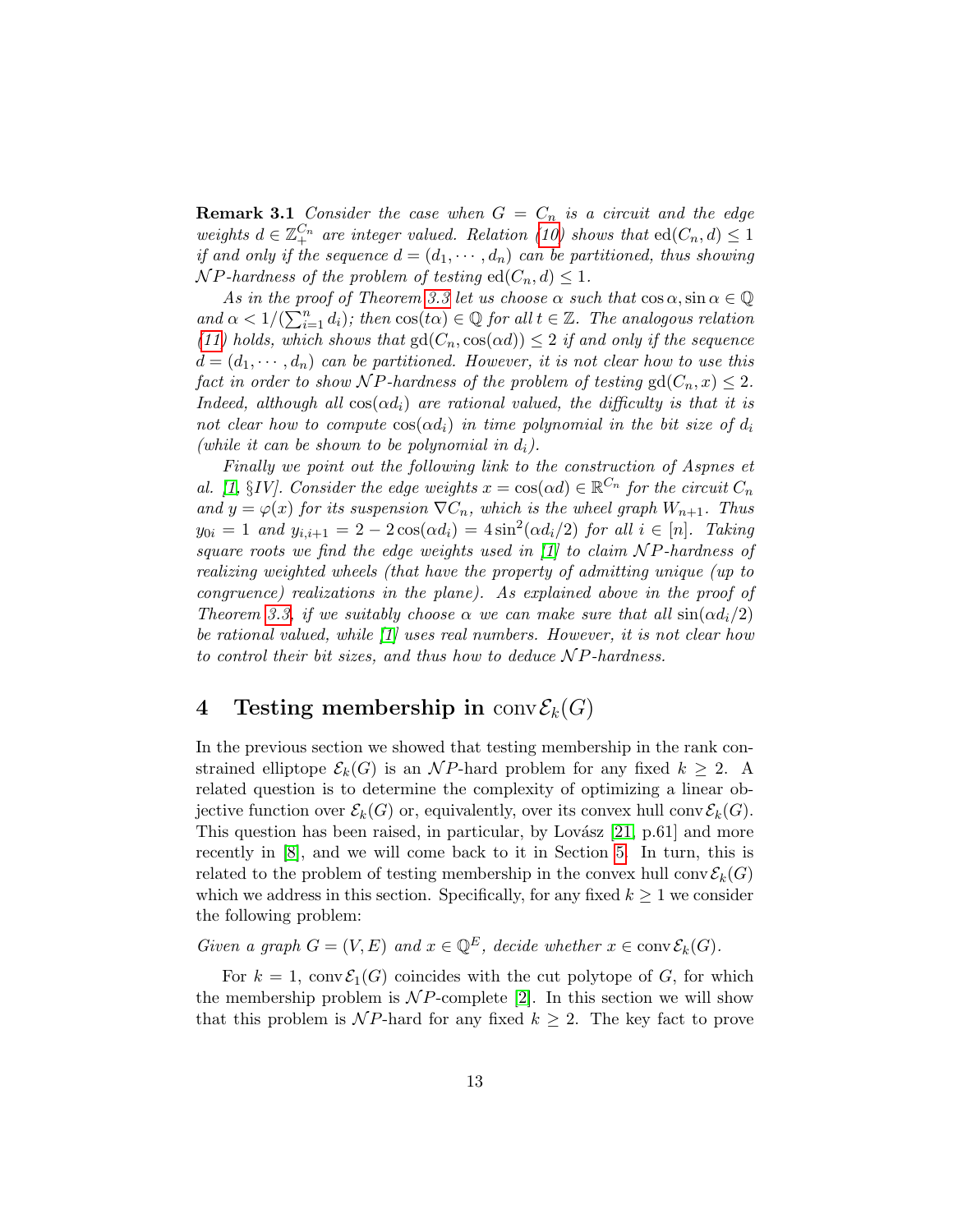hardness is to consider the membership problem in  $conv \mathcal{E}_k(G)$  for extreme points of the elliptope  $\mathcal{E}(G)$ .

For a convex set K recall that a point  $x \in K$  is an *extreme point* of K if  $x = \lambda y + (1 - \lambda)z$  where  $0 < \lambda < 1$  and  $y, z \in K$  implies that  $x = y = z$ . The set of extreme points of K is denoted by ext K. Clearly, for  $x \in \text{ext} \mathcal{E}(G)$ ,

<span id="page-13-0"></span>
$$
x \in \operatorname{conv} \mathcal{E}_k(G) \Longleftrightarrow x \in \mathcal{E}_k(G). \tag{13}
$$

Our strategy for showing hardness of membership in  $conv \mathcal{E}_k(G)$  is as follows: Given a graph  $G = (V, E)$  and a rational vector  $x \in \mathcal{E}(G)$ , we construct (in polynomial time) a new graph  $\widehat{G} = (\widehat{V}, \widehat{E})$  (containing G as a subgraph) and a new rational vector  $\hat{x} \in \mathbb{Q}^{\hat{E}}$  (extending x) satisfying the following properties:

<span id="page-13-2"></span>
$$
\widehat{x} \in \text{ext}\,\mathcal{E}(\widehat{G}),\tag{14}
$$

<span id="page-13-3"></span>
$$
x \in \mathcal{E}_k(G) \Longleftrightarrow \widehat{x} \in \mathcal{E}_k(\widehat{G}).\tag{15}
$$

Combining these two conditions with [\(13\)](#page-13-0), we deduce:

<span id="page-13-5"></span>
$$
x \in \mathcal{E}_k(G) \Longleftrightarrow \widehat{x} \in \mathcal{E}_k(\widehat{G}) \Longleftrightarrow \widehat{x} \in \text{conv}\,\mathcal{E}_k(\widehat{G}).\tag{16}
$$



<span id="page-13-1"></span>Figure 3: The graph  $\widehat{C}_5$ .

Given  $G = (V, E)$ , the construction of the new graph  $\hat{G} = (\hat{V}, \hat{E})$  is as follows: For each edge  $\{i, j\}$  of G, we add a new node  $v_{ij}$ , adjacent to the two nodes i and j. Let  $C_{ij}$  denote the clique on  $\{i, j, v_{ij}\}$  and set  $\hat{V} = V \cup \{v_{ij} : \{i, j\} \in E\}$ . Then  $\hat{G}$  has node set  $\hat{V}$  and its edge set is the union of all the cliques  $C_{ij}$  for  $\{i, j\} \in E$ . As an illustration Figure [3](#page-13-1) shows the graph  $C_5$ .

Given  $x \in \mathbb{Q}^E$ , the construction of the new vector  $\hat{x} \in \mathbb{Q}^{\hat{E}}$  is as follows: For each edge  $\{i, j\} \in E$ ,

<span id="page-13-4"></span>
$$
\widehat{x}_{ij} = x_{ij},\tag{17}
$$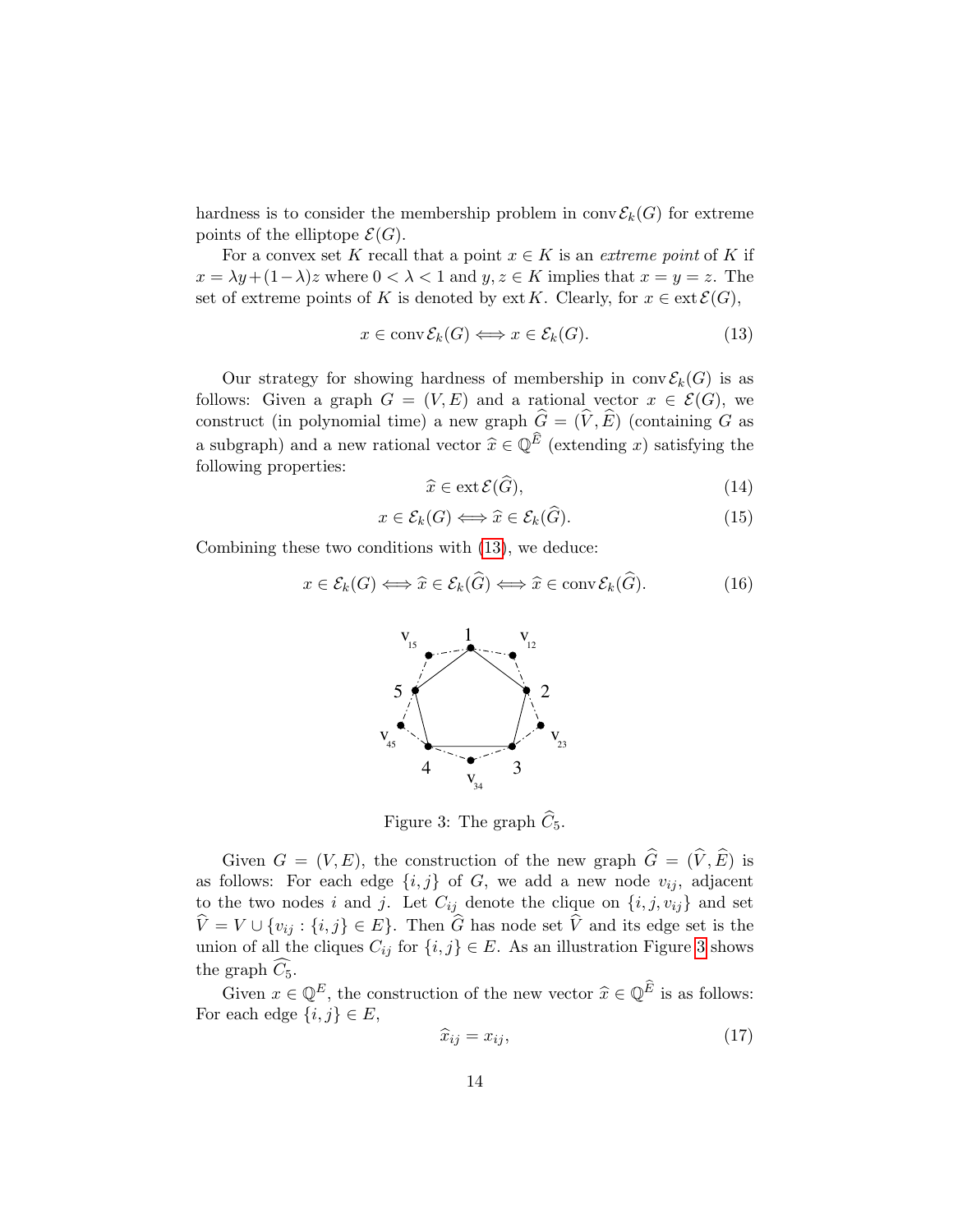$$
\hat{x}_{i,v_{ij}} = 4/5, \ \hat{x}_{j,v_{ij}} = 3/5 \qquad \text{if } x_{ij} = 0,
$$
\n(18)

<span id="page-14-1"></span>
$$
\widehat{x}_{i,v_{ij}} = x_{ij}, \ \widehat{x}_{j,v_{ij}} = 2x_{ij}^2 - 1 \quad \text{if } x_{ij} \neq 0. \tag{19}
$$

We will use the following result characterizing the extreme points of the elliptope  $\mathcal{E}_3$ .

<span id="page-14-2"></span>**Theorem 4.1** [\[14\]](#page-17-9) A matrix  $X = (x_{ij}) \in \mathcal{E}_3$  is an extreme point of  $\mathcal{E}_3$  if either rank $(X)=1$ , or rank $(X)=2$  and  $|x_{ij}| < 1$  for all  $i \neq j \in \{1,2,3\}.$ 

We also need the following well known (and easy to check) result permitting to construct points in the elliptope of clique sums of graphs.

<span id="page-14-0"></span>**Lemma 4.1** Given two graphs  $G_l = (V_l, E_l)$  ( $l = 1, 2$ ), where  $V_1 \cap V_2$  is a clique in both  $G_1$ ,  $G_2$ , the graph  $G = (V_1 \cup V_2, E_1 \cup E_2)$  is called their clique sum. Given  $x_l \in \mathbb{R}^{E_l}$   $(l = 1, 2)$  such that  $(x_1)_{ij} = (x_2)_{ij}$  for  $i, j \in V_1 \cap V_2$ , let  $x = (x_{ij}) \in \mathbb{R}^E$  be their common extension, defined as  $x_{ij} = (x_i)_{ij}$  if  $i, j \in V_l$ . Then, for any integer  $k \geq 1$ ,

$$
x \in \mathcal{E}_k(G) \Longleftrightarrow x_1 \in \mathcal{E}_k(G_1) \text{ and } x_2 \in \mathcal{E}_k(G_2).
$$

We can now show that our construction for  $\hat{x}$  satisfies the two properties [\(14\)](#page-13-2) and [\(15\)](#page-13-3).

<span id="page-14-3"></span>**Lemma 4.2** Given a graph  $G = (V, E)$  and  $x \in \mathbb{Q}^E$ , let  $\widehat{G} = (\widehat{V}, \widehat{E})$  be defined as above and let  $\widehat{x} \in \mathbb{Q}^{\widehat{E}}$  be defined by [\(17\)](#page-13-4)-[\(19\)](#page-14-1). For fixed  $k \geq 2$  we have that  $x \in \mathcal{E}_k(G)$  if and only if  $\widehat{x} \in \mathcal{E}_k(\widehat{G})$  and  $\widehat{x} \in \text{ext}\,\mathcal{E}(\widehat{G})$ .

**Proof.** Sufficiency follows trivially so it remains to prove necessity. Observe that, for each edge  $\{i, j\} \in E$ , the restriction  $\hat{x}_{C_{ij}}$  of  $\hat{x}$  to the clique  $C_{ij}$  is an extreme point of  $\mathcal{E}(C_{ij})$ . Indeed, applying Theorem [4.1,](#page-14-2) we find that the following matrices

$$
\left(\begin{array}{ccc} 1 & 0 & 3/5 \\ 0 & 1 & 4/5 \\ 3/5 & 4/5 & 1 \end{array}\right), \left(\begin{array}{ccc} 1 & x_{ij} & x_{ij} \\ x_{ij} & 1 & 2x_{ij}^2 - 1 \\ x_{ij} & 2x_{ij}^2 - 1 & 1 \end{array}\right) \text{ where } x_{ij} \in [-1, 1] \setminus \{0\}
$$

are extreme points of  $\mathcal{E}_3$  so have rank at most 2. By construction,  $\widehat{G}$  is obtained as the clique sum of G with the cliques  $C_{ij}$ . Hence, by Lemma [4.1,](#page-14-0) we deduce that  $\widehat{x} \in \mathcal{E}_k(\widehat{G})$ .

Finally, we show that  $\hat{x}$  is an extreme point of  $\mathcal{E}(\widehat{G})$ , which follows from the fact that each  $\hat{x}_{C_{ij}}$  is an extreme point of  $\mathcal{E}(C_{ij})$ , combined with the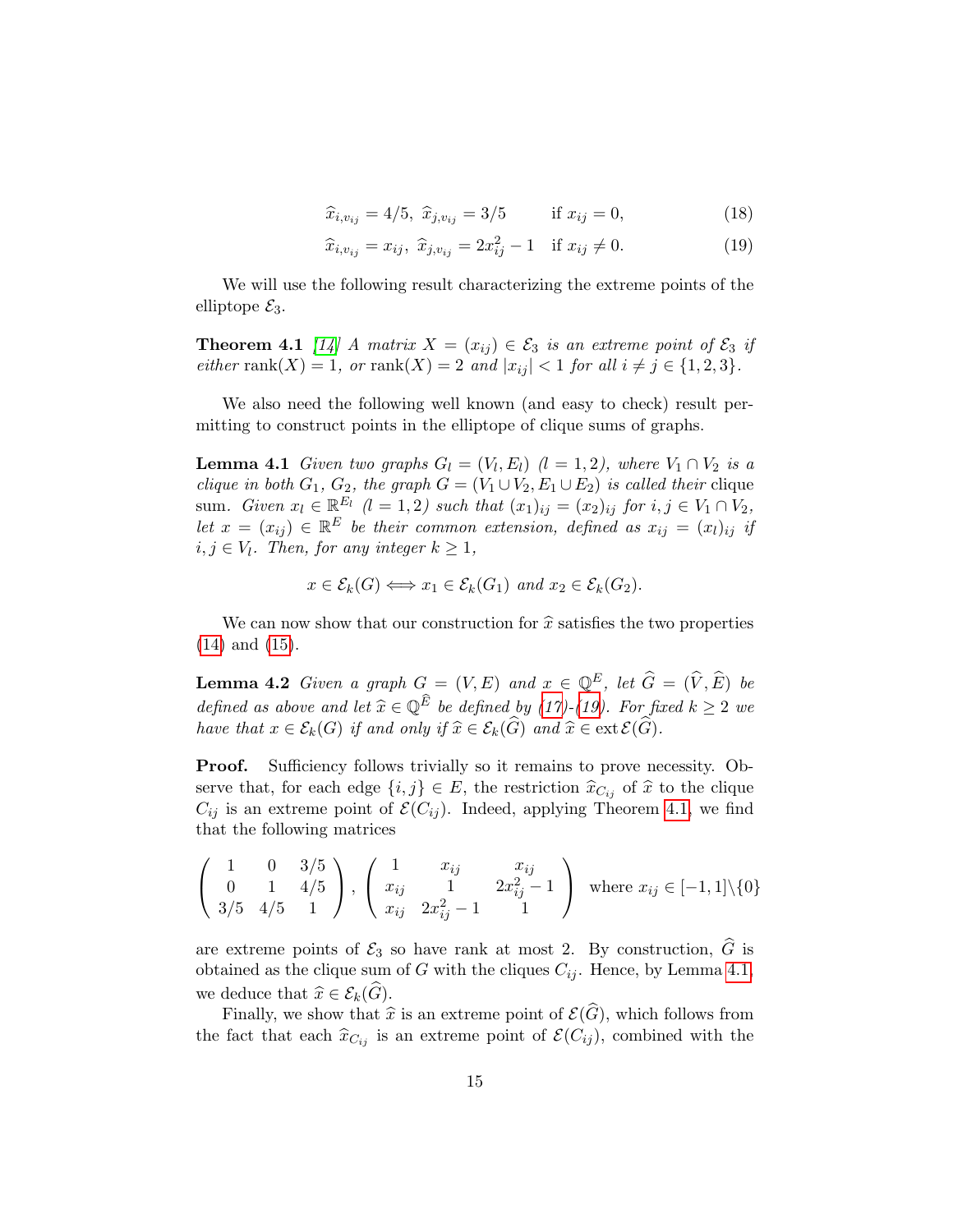fact that the cliques  $C_{ij}$  (for  $\{i, j\} \in E$ ) cover the graph G. Indeed, assume  $\widehat{x} = \sum_{i=1}^m \lambda_i \widehat{x}_i$  where  $\lambda_i > 0$ ,  $\sum_{i=1}^m \lambda_i = 1$  and  $\widehat{x}_i \in \mathcal{E}(\widehat{G})$ . Taking the projection onto the clique  $C_{ij}$  and using the fact that  $\hat{x}_{C_{ij}} \in \text{ext} \mathcal{E}(C_{ij})$  we deduce that, for all  $k$ ,  $(\widehat{x}_k)_{C_{ij}} = \widehat{x}_{C_{ij}}$  for all  $\{i, j\} \in E$  and thus  $\widehat{x} = \widehat{x}_k$ .  $\Box$ 

Combining Theorems [3.2](#page-8-0) and [3.3](#page-11-0) with Lemma [4.2](#page-14-3) and relation [\(16\)](#page-13-5) we deduce the following complexity result.

<span id="page-15-0"></span>**Theorem 4.2** For any fixed  $k \geq 2$ , testing membership in conv $\mathcal{E}_k(G)$  is an  $\mathcal{N}P$ -hard problem.

# <span id="page-15-1"></span>5 Concluding remarks

In this note we have shown  $\mathcal{N}P$ -hardness of the membership problem in the rank constrained elliptope  $\mathcal{E}_k(G)$  and in its convex hull conv $\mathcal{E}_k(G)$ , for any fixed  $k \geq 2$ . As mentioned earlier, it would be interesting to settle the complexity status of linear optimization over conv $\mathcal{E}_k(G)$ . The case  $k = 1$ is settled: Then conv $\mathcal{E}_1(G)$  is the cut polytope and both the membership problem and the linear optimization problem are  $\mathcal{N}P$ -complete. For  $k \geq 2$ , the convex set conv $\mathcal{E}_k(G)$  is in general non-polyhedral. Hence the right question to ask is about the complexity of the weak optimization problem. It follows from general results about the ellipsoid method (see, e.g., [\[15\]](#page-17-10) for details) that the weak optimization problem and the weak membership problems for conv $\mathcal{E}_k(G)$  have the same complexity status. Although we could prove that the (strong) membership problem in conv $\mathcal{E}_k(G)$  is  $\mathcal{NP}$ hard, we do not know whether this is also the case for the *weak* membership problem.

A second question of interest is whether the problems belong to  $\mathcal{NP}$ . Indeed it is not clear how to find *succinct* certificates for membership in  $\mathcal{E}(G)$  or in  $\mathcal{E}_k(G)$ . For one thing, even if the given partial matrix x is rational valued and is completable to a psd matrix, it is not known whether it admits a rational completion. (A positive result has been shown in [\[18\]](#page-17-11) in the case of chordal graphs, and for graphs with minimum fill-in 1). In a more general setting, it is not known whether the problem of testing feasibility of a semidefinite program belongs to  $\mathcal NP$ . On the positive side it is known that this problem belongs to  $\mathcal{NP}$  if and only if it belongs to co- $\mathcal{NP}$  [\[25\]](#page-17-12) and that it can be solved in polynomial time when fixing the dimension or the number of constraints [\[24\]](#page-17-13).

Acknowledgements. We thank A. Schrijver for useful discussions and a referee for drawing our attention to the paper by Aspnes et al. [\[1\]](#page-16-11).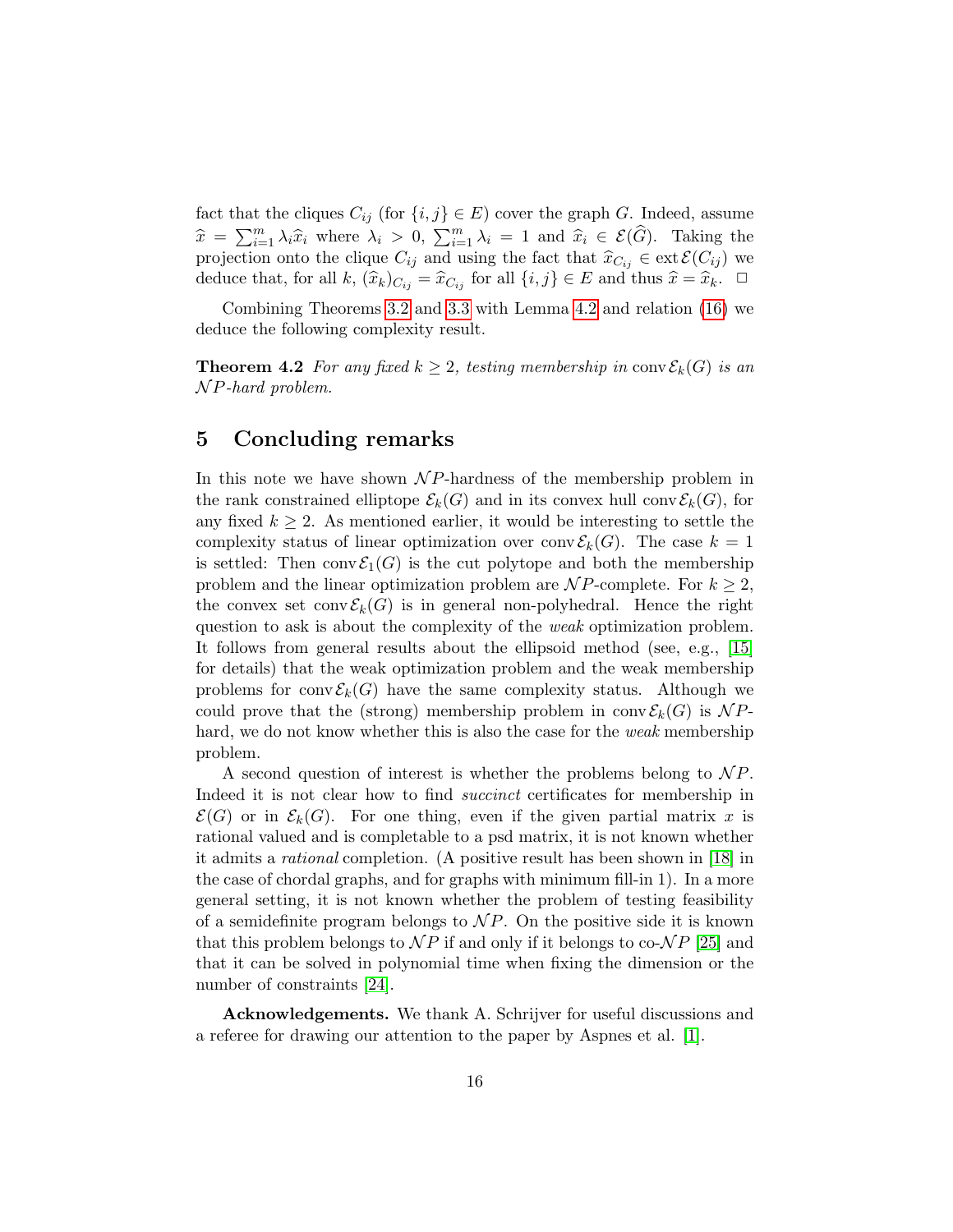# References

- <span id="page-16-11"></span>[1] J. Aspnes, T. Eren, D.K. Goldenberg, A.S. Morse, W. Whiteley, Y.R. Yang, B.D.O. Anderson, P.N. Belhumeur. A theory of network localization. IEEE Transactions on Mobile Computing,  $5(12):1663-1678$ , 2006.
- <span id="page-16-10"></span>[2] D. Avis and M. Deza. The cut cone, L1 embeddability, complexity, and multicommodity flows. *Networks*,  $21(6):595-617$ , 1991.
- [3] M. Abramowitz and I.A. Stegun (Eds.). Orthogonal Polynomials. Ch. 22 in Handbook of Mathematical Functions with Formulas, Graphs, and Mathematical Tables, 9th printing. New York: Dover, 771–802, 1972.
- <span id="page-16-9"></span>[4] F. Barahona and A. Mahjoub. On the cut polytope. Mathematical Programming, 36:157–173, 1986.
- <span id="page-16-7"></span>[5] W.W. Barrett, C.R. Johnson, and P. Tarazaga. The real positive definite completion problem: cycle completability. Memoirs of the American Mathematical Society, **584**, 69 pages, 1996.
- <span id="page-16-3"></span>[6] M. Belk. Realizability of graphs in three dimensions. Disc. Comput. Geom., 37:139–162, 2007.
- <span id="page-16-4"></span>[7] M. Belk and R. Connelly. Realizability of graphs. Disc. Comput. Geom., 37:125–137, 2007.
- <span id="page-16-6"></span>[8] J. Briët, F. de Oliveira Filho and F. Vallentin. *Grothendieck inequalities* for semidefinite programs with rank constraint, Preprint, 2011. Available at [arXiv:1011.1754v](http://arxiv.org/abs/1011.1754)1.
- <span id="page-16-0"></span>[9] Y. Colin de Verdière. Multiplicities of eigenvalues and tree-width of graphs. J. Comb. Theory B, 74(2):121–146, 1998.
- <span id="page-16-8"></span>[10] M.M. Deza and M. Laurent. Geometry of Cuts and Metrics. Springer, 1997.
- <span id="page-16-1"></span>[11] S.M. Fallat and L. Hogben. The minimum rank of symmetric matrices described by a graph: A survey. *Linear Algebra Appl.*, 426:558–582, 2007.
- <span id="page-16-2"></span>[12] S.M. Fallat and L. Hogben. Variants on the minimum rank problem: A survey II. Preprint, 2011. Available at [arXiv:1102.5142v](http://arxiv.org/abs/1102.5142)1.
- <span id="page-16-5"></span>[13] M.R. Garey, D. S. Johnson. Computers and Intractability: A Guide to the Theory of NP-Completeness. W. H. Freeman & Co. 1979.